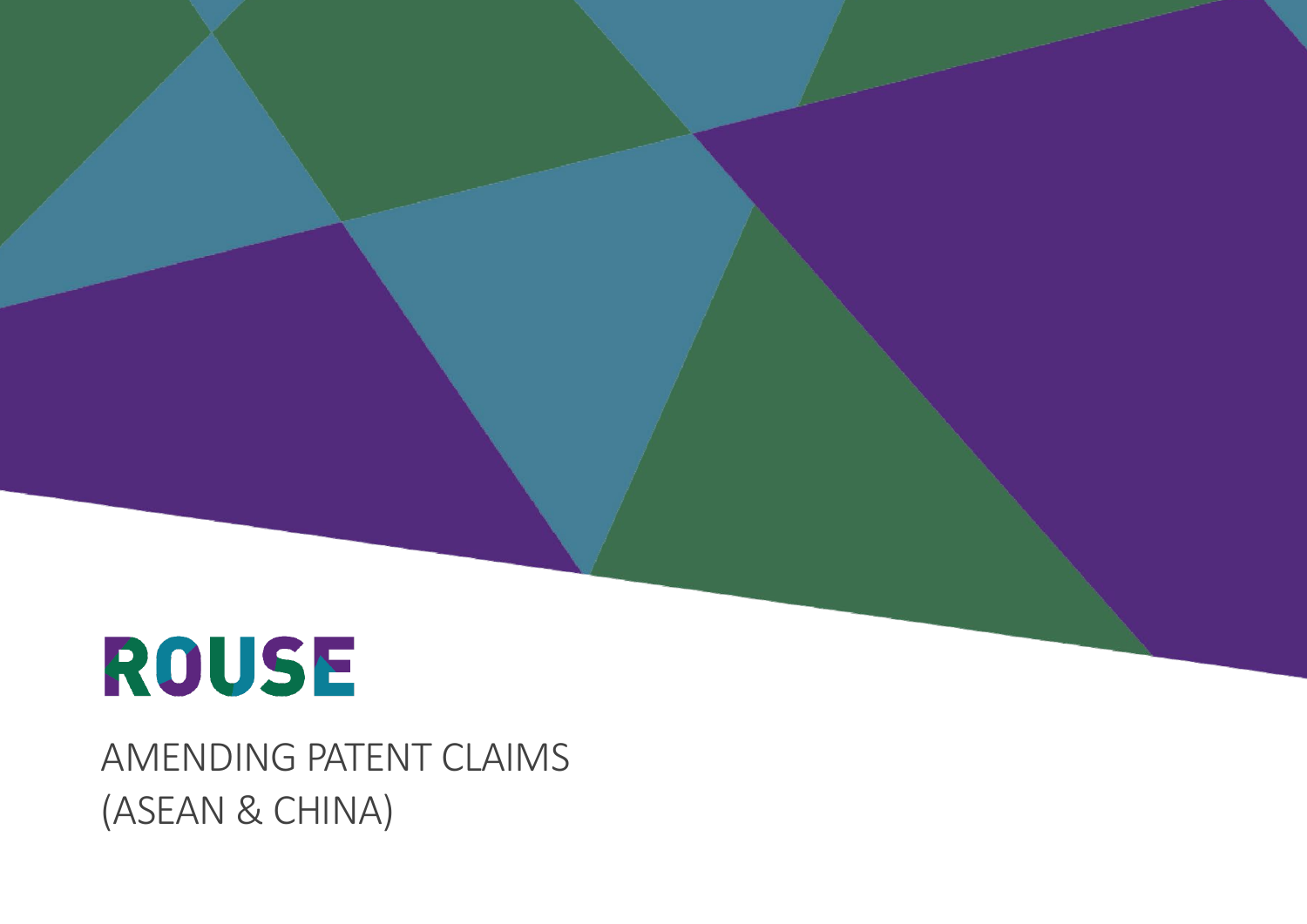### **TABLE OF CONTENTS**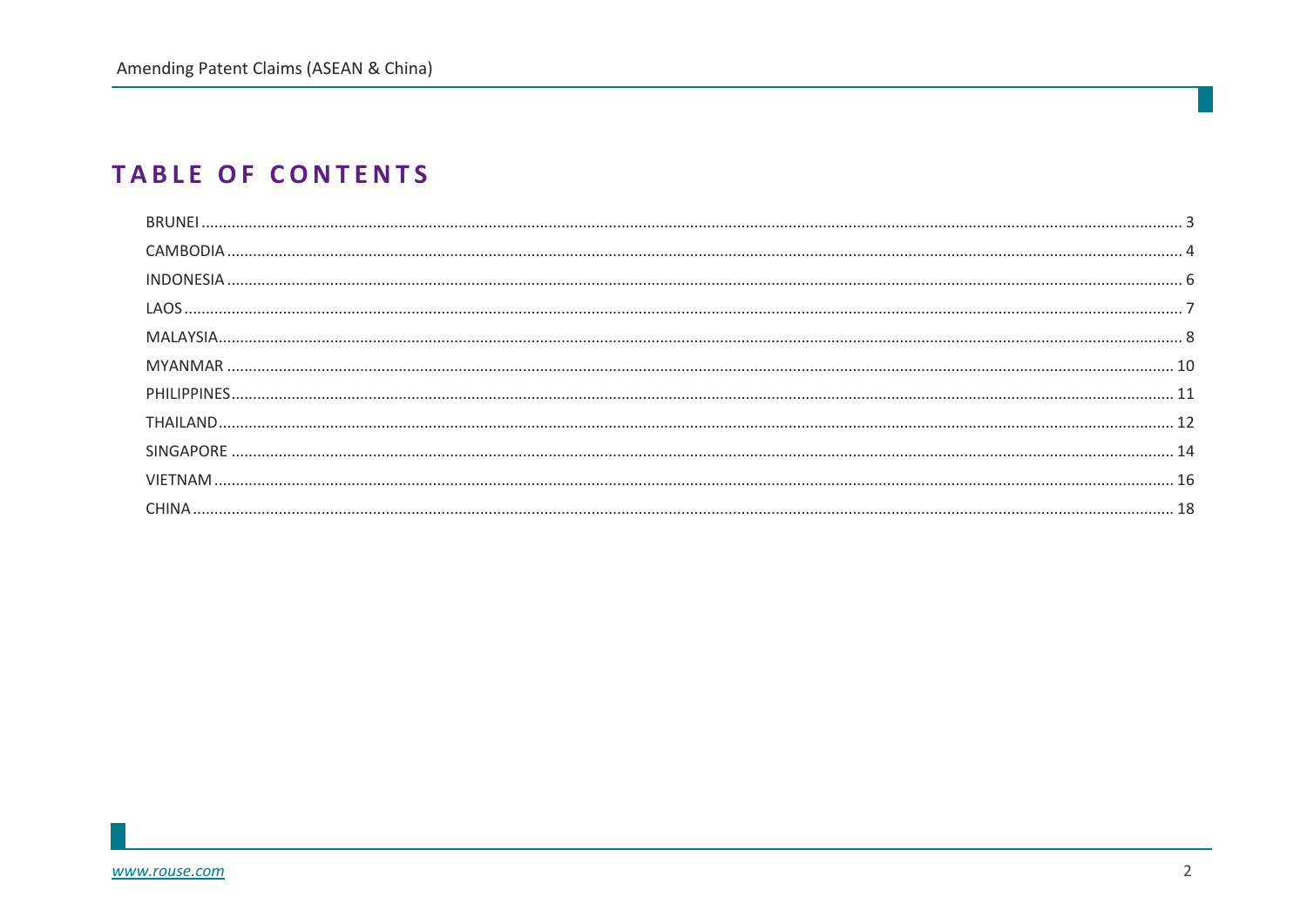### <span id="page-2-0"></span>**BRUNEI**

| <b>Country</b> | <b>Pre-publication claim</b><br>amendments                      | <b>Post-publication claim</b><br>amendments                                                                                                        | <b>Substantive</b><br>examination claim<br><b>amendments</b>                                                                                                  | <b>Post substantive</b><br>examination claim<br>amendments                                                                                                                              | Post grant claim amendments                                                                                                                                                                                                                                                                     | <b>Post issuance invalidity</b><br>proceedings claim<br>amendments                                                                                                                                                                                                                                                                                                            |
|----------------|-----------------------------------------------------------------|----------------------------------------------------------------------------------------------------------------------------------------------------|---------------------------------------------------------------------------------------------------------------------------------------------------------------|-----------------------------------------------------------------------------------------------------------------------------------------------------------------------------------------|-------------------------------------------------------------------------------------------------------------------------------------------------------------------------------------------------------------------------------------------------------------------------------------------------|-------------------------------------------------------------------------------------------------------------------------------------------------------------------------------------------------------------------------------------------------------------------------------------------------------------------------------------------------------------------------------|
| <b>Brunei</b>  | Can claims be amended<br>before the publication<br>of a patent? | Can claims be<br>amended after the<br>publication of a patent<br>and if so, what are the<br>conditions?                                            | Can claims be<br>amended during the<br>patent substantive<br>examination and if so,<br>what are the<br>conditions?                                            | Can claims be amended<br>after the completion of<br>the substantive<br>examination of a patent,<br>and if so, what are the<br>conditions (e.g. non-<br>broadening substitute<br>claims) | Can claims be amended after<br>the grant of a patent, and if so,<br>what are the conditions,<br>especially whether the Patent<br>Office will require a new<br>publication and substantive<br>examination of the amended<br>claims/patent and if so, how<br>long would it take<br>approximately? | During invalidity action,<br>would a dependent claim<br>(e.g. Claim 2) be<br>automatically rendered<br>invalid merely on the basis<br>that the claim that it is<br>dependent upon (e.g.<br>independent Claim 1) is found<br>to be invalid? If not, can<br>claims be amended (e.g.<br>Claim $1 + 2$ are merged) to<br>allow Claim 1 (in the above<br>example) to remain valid? |
|                | <b>YES</b>                                                      | <b>YES</b><br>A copy set of<br>amendments is<br>required. No<br>additional patents<br>forms required if<br>done before<br>requesting for<br>Grant. | <b>YES</b><br>A copy set of<br>$\bullet$<br>amendments is<br>needed. No<br>additional patents<br>forms required if<br>done before<br>requesting for<br>Grant. | <b>YES</b><br>A copy set of<br>$\bullet$<br>amendments is<br>needed. No<br>additional patents<br>forms required if<br>done before<br>requesting for<br>Grant.                           | <b>YES</b><br>Filing for amendments<br>after Grant is required.<br>There will be additional<br>fees. A copy set of<br>amendments is needed.<br>Usually any amendments<br>done would need to file<br>for substantive<br>Examination. How long it<br>takes depends on the<br>designated Examiner. | N/A                                                                                                                                                                                                                                                                                                                                                                           |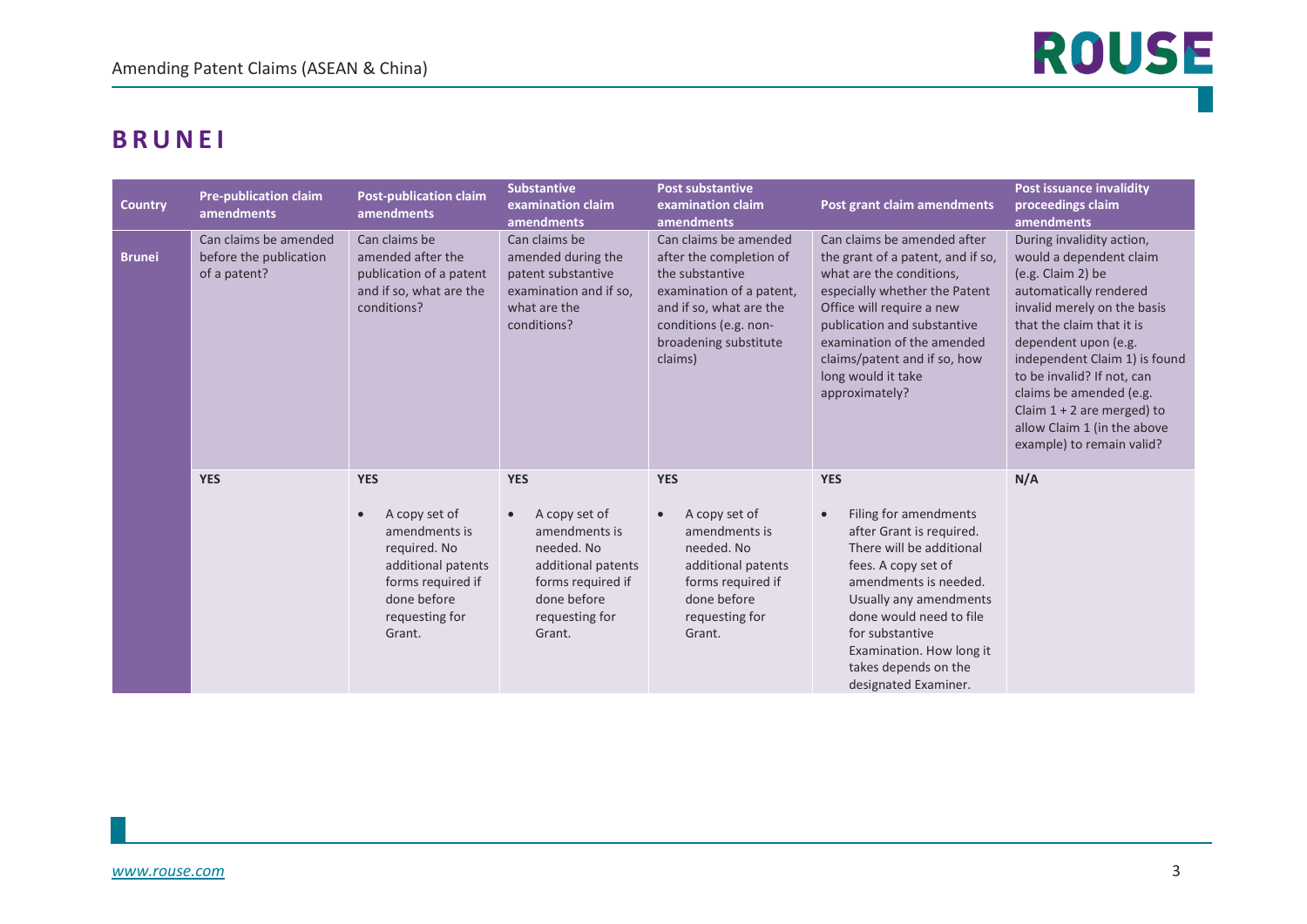### <span id="page-3-0"></span>**CAMBODIA**

| <b>Country</b>  | <b>Pre-publication</b><br>claim amendments                                                                                                                                                                                                                        | <b>Post-publication claim</b><br>amendments                                                                                                                                                                                                                                                                                                   | <b>Substantive examination</b><br>claim amendments                                                                                                                                                                                                                                                                                                                                                                                                     | <b>Post substantive examination</b><br>claim amendments                                                                                                                                                                                                                                                                                                                                                                         | Post grant claim<br>amendments                                                                                                                                                                                                                                                                                                | <b>Post issuance invalidity</b><br>proceedings claim<br>amendments                                                                                                                                                                                                                                                                                                                                             |
|-----------------|-------------------------------------------------------------------------------------------------------------------------------------------------------------------------------------------------------------------------------------------------------------------|-----------------------------------------------------------------------------------------------------------------------------------------------------------------------------------------------------------------------------------------------------------------------------------------------------------------------------------------------|--------------------------------------------------------------------------------------------------------------------------------------------------------------------------------------------------------------------------------------------------------------------------------------------------------------------------------------------------------------------------------------------------------------------------------------------------------|---------------------------------------------------------------------------------------------------------------------------------------------------------------------------------------------------------------------------------------------------------------------------------------------------------------------------------------------------------------------------------------------------------------------------------|-------------------------------------------------------------------------------------------------------------------------------------------------------------------------------------------------------------------------------------------------------------------------------------------------------------------------------|----------------------------------------------------------------------------------------------------------------------------------------------------------------------------------------------------------------------------------------------------------------------------------------------------------------------------------------------------------------------------------------------------------------|
| <b>Cambodia</b> | Can claims be<br>amended before the<br>publication of a<br>patent?                                                                                                                                                                                                | Can claims be<br>amended after the<br>publication of a patent<br>and if so, what are the<br>conditions?                                                                                                                                                                                                                                       | Can claims be amended<br>during the patent<br>substantive examination<br>and if so, what are the<br>conditions?                                                                                                                                                                                                                                                                                                                                        | Can claims be amended after<br>the completion of the<br>substantive examination of a<br>patent, and if so, what are the<br>conditions (e.g. non-broadening<br>substitute claims)                                                                                                                                                                                                                                                | Can claims be amended<br>after the grant of a<br>patent, and if so, what<br>are the conditions,<br>especially whether the<br>Patent Office will<br>require a new<br>publication and<br>substantive examination<br>of the amended<br>claims/patent and if so,<br>how long would it take<br>approximately?                      | During invalidity action,<br>would a dependent claim<br>(e.g. Claim 2) be<br>automatically rendered<br>invalid merely on the basis<br>that the claim that it is<br>dependent upon (e.g.<br>independent Claim 1) is<br>found to be invalid? If not,<br>can claims be amended<br>(e.g. Claim $1 + 2$ are<br>merged) to allow Claim 1<br>(in the above example) to<br>remain valid?                               |
|                 | <b>YES</b><br>Time limit:<br>$\bullet$<br>Amendment is<br>allowed up to<br>the time when<br>the application<br>is in order for<br>grant.<br>Condition: Any<br>$\bullet$<br>amendment<br>must not go<br>beyond the<br>disclosure in<br>the initial<br>application. | If the substantive<br>$\bullet$<br>examination<br>results in a<br>decision on refusal<br>to grant patent,<br>the applicant can<br>file an appeal<br>against the refusal<br>decision before<br>competent courts.<br>Relevant<br>regulations are<br>silent on whether<br>amendment is<br>possible during<br>appeal procedure<br>and there is no | <b>YES</b><br>Requirement: possible<br>$\bullet$<br>only by narrowing the<br>scope of protection.<br>Condition:<br>$\bullet$<br>amendment must not<br>go beyond the<br>disclosure contained in<br>the initial application<br>on which the patent<br>was granted<br>Correction of obvious<br>$\bullet$<br>errors in patent claims<br>is possible.<br>A new substantive<br>$\bullet$<br>examination of the<br>amended claims of the<br>granted patent is | By laws, invalidation of<br>patents is handled by<br>courts. However, in<br>practice, MIH is in charge,<br>i.e. accepting the request<br>and communicate with<br>relevant foreign patent<br>offices that grant the<br>corresponding patent<br>application and work<br>closely with them to deal<br>with such action. Those<br>foreign offices will decide<br>on the issue based on their<br>examination practice and<br>policy. | <b>YES</b><br>Time limit:<br>$\bullet$<br>Amendment is<br>allowed up to the<br>time when the<br>application is in<br>order for grant<br>Condition: Any<br>$\bullet$<br>amendment must<br>not go beyond the<br>disclosure in the<br>initial application.<br>Note:<br>Under current<br>$\bullet$<br>practice,<br>publication of | If the substantive<br>examination results in<br>a decision on refusal<br>to grant patent, the<br>applicant can file an<br>appeal against the<br>refusal decision before<br>competent courts.<br>Relevant regulations<br>are silent on whether<br>amendment is<br>possible during appeal<br>procedure and there is<br>no precedent in<br>practice.<br>If the substantive<br>$\bullet$<br>examination results in |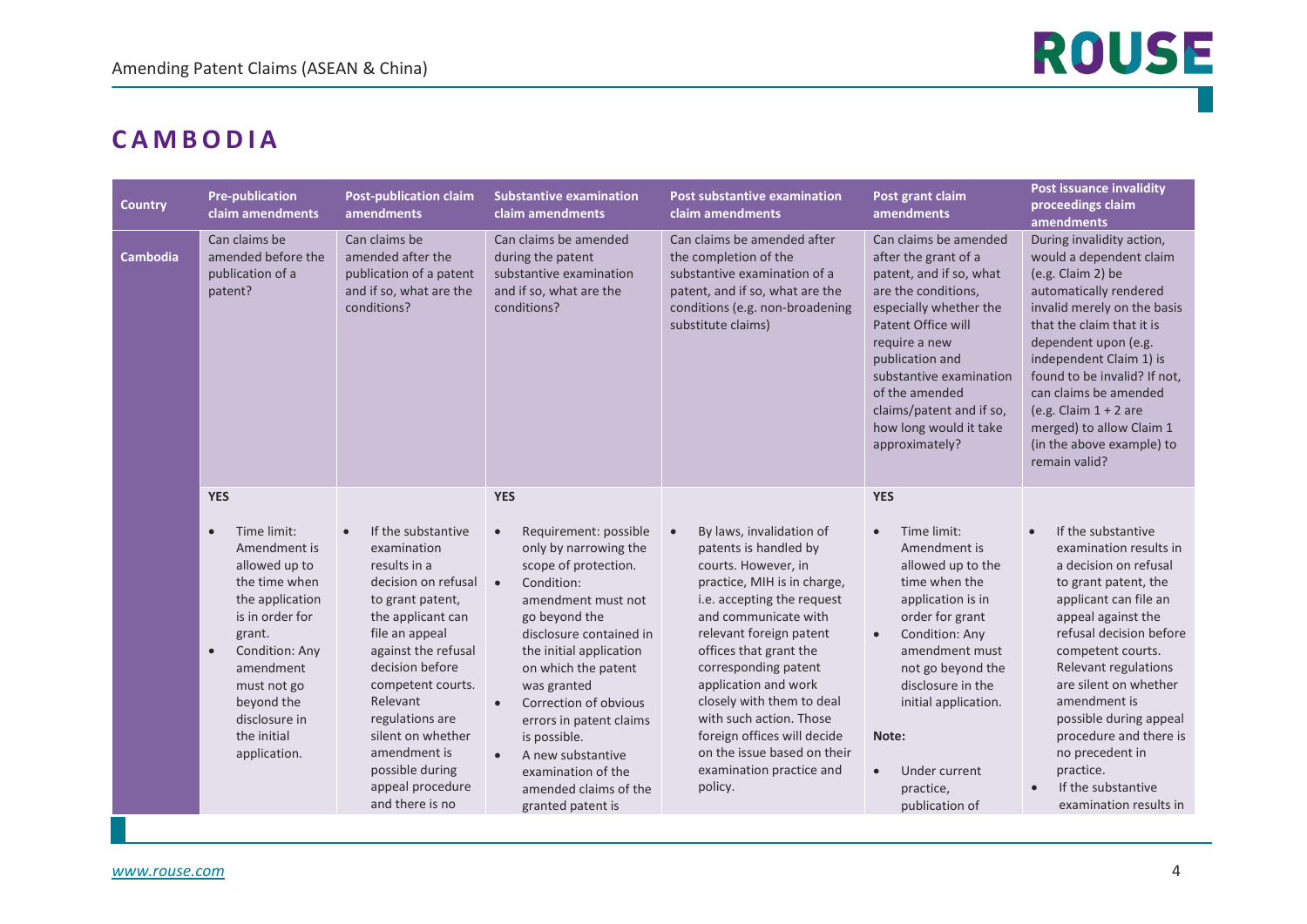| Note:<br>Under current<br>$\bullet$<br>practice,<br>publication of<br>patent<br>application is<br>not yet<br>available.<br>There is no<br>$\bullet$<br>substantive<br>examination<br>a.<br>team in<br>Cambodia<br>patent office<br>(MIH).<br>Therefore, the<br>b.<br>examination is<br>conducted by<br>external foreign<br>patent offices<br>upon request of<br>the applicant. | precedent in<br>practice.<br>If the substantive<br>examination<br>results in a Notice<br>of Allowance<br>(NOA):<br>amendment is<br>possible based on<br>the following:<br><b>Condition: any</b><br>amendment must<br>not go beyond<br>the disclosure in<br>the initial<br>application and<br>the applicant is<br>required to<br>submit a request<br>to amend claims<br>to MIH who then | required. How long it<br>would take depends<br>on the foreign patent<br>office who examines<br>the initial application<br>on the basis of which<br>the patent was<br>granted and handles<br>the examination of the<br>amended claims of the<br>patent.<br>Relevant regulations<br>are silent on new<br>publication of<br>amended claims of<br>granted patent. |  | patent application<br>is not yet available.<br>There is no<br>substantive<br>examination team<br>in Cambodia patent<br>office (MIH).<br>Therefore, the<br>examination is<br>conducted by<br>external foreign<br>patent offices upon<br>request of the<br>applicant. | a Notice of Allowance<br>(NOA): amendment is<br>possible based on the<br>following:<br><b>Condition: any</b><br>a.<br>amendment must not<br>go beyond the<br>disclosure in the<br>initial application and<br>the applicant is<br>b.<br>required to submit a<br>request to amend<br>claims to MIH who<br>then will forward the<br>request to relevant<br>foreign patent offices<br>to conduct the<br>substantive<br>examination. The<br>amendment is subject<br>to payment of re- |
|--------------------------------------------------------------------------------------------------------------------------------------------------------------------------------------------------------------------------------------------------------------------------------------------------------------------------------------------------------------------------------|----------------------------------------------------------------------------------------------------------------------------------------------------------------------------------------------------------------------------------------------------------------------------------------------------------------------------------------------------------------------------------------|---------------------------------------------------------------------------------------------------------------------------------------------------------------------------------------------------------------------------------------------------------------------------------------------------------------------------------------------------------------|--|---------------------------------------------------------------------------------------------------------------------------------------------------------------------------------------------------------------------------------------------------------------------|----------------------------------------------------------------------------------------------------------------------------------------------------------------------------------------------------------------------------------------------------------------------------------------------------------------------------------------------------------------------------------------------------------------------------------------------------------------------------------|
|--------------------------------------------------------------------------------------------------------------------------------------------------------------------------------------------------------------------------------------------------------------------------------------------------------------------------------------------------------------------------------|----------------------------------------------------------------------------------------------------------------------------------------------------------------------------------------------------------------------------------------------------------------------------------------------------------------------------------------------------------------------------------------|---------------------------------------------------------------------------------------------------------------------------------------------------------------------------------------------------------------------------------------------------------------------------------------------------------------------------------------------------------------|--|---------------------------------------------------------------------------------------------------------------------------------------------------------------------------------------------------------------------------------------------------------------------|----------------------------------------------------------------------------------------------------------------------------------------------------------------------------------------------------------------------------------------------------------------------------------------------------------------------------------------------------------------------------------------------------------------------------------------------------------------------------------|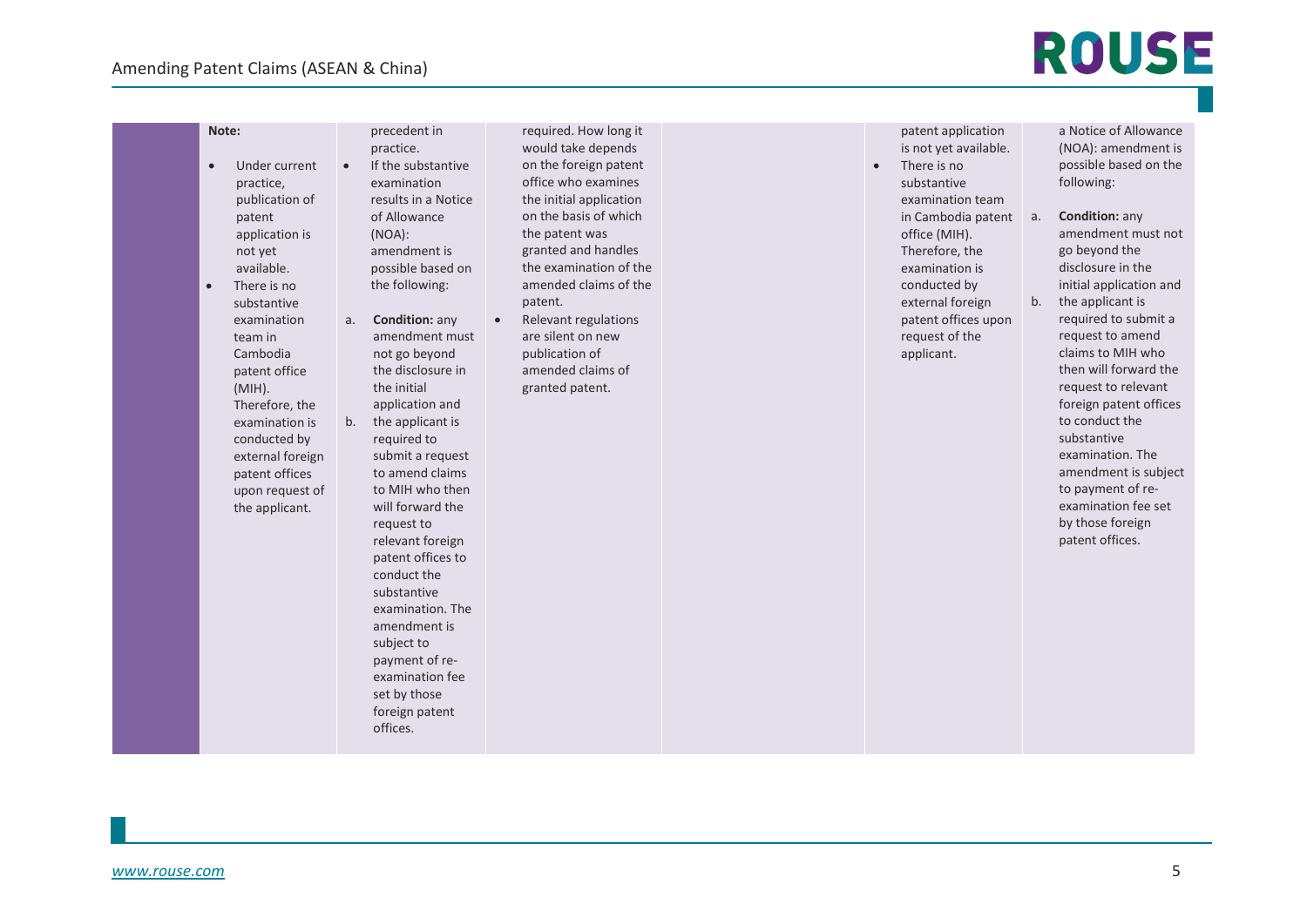### <span id="page-5-0"></span>**INDONESIA**

| <b>Country</b>   | <b>Pre-publication</b><br>claim amendments                                                                                 | <b>Post-publication</b><br>claim<br>amendments                                                                                      | <b>Substantive</b><br>examination<br>claim<br>amendments                                                                         | Post substantive examination<br>claim amendments                                                                                                                                                                                                                                                                       | Post grant claim amendments                                                                                                                                                                                                                                                                                    | <b>Post issuance invalidity</b><br>proceedings claim amendments                                                                                                                                                                                                                                                                                                                                                                                                                       |
|------------------|----------------------------------------------------------------------------------------------------------------------------|-------------------------------------------------------------------------------------------------------------------------------------|----------------------------------------------------------------------------------------------------------------------------------|------------------------------------------------------------------------------------------------------------------------------------------------------------------------------------------------------------------------------------------------------------------------------------------------------------------------|----------------------------------------------------------------------------------------------------------------------------------------------------------------------------------------------------------------------------------------------------------------------------------------------------------------|---------------------------------------------------------------------------------------------------------------------------------------------------------------------------------------------------------------------------------------------------------------------------------------------------------------------------------------------------------------------------------------------------------------------------------------------------------------------------------------|
| <b>Indonesia</b> | Can claims be<br>amended before the<br>publication of a<br>patent?                                                         | Can claims be<br>amended after<br>the publication of<br>a patent and if so,<br>what are the<br>conditions?                          | Can claims be<br>amended during<br>the patent<br>substantive<br>examination and<br>if so, what are the<br>conditions?            | Can claims be amended after<br>the completion of the<br>substantive examination of a<br>patent, and if so, what are the<br>conditions (e.g. non-<br>broadening substitute claims)                                                                                                                                      | Can claims be amended after<br>the grant of a patent, and if so,<br>what are the conditions,<br>especially whether the Patent<br>Office will require a new<br>publication and substantive<br>examination of the amended<br>claims/patent and if so, how<br>long would it take<br>approximately?                | During invalidity action, would a<br>dependent claim (e.g. Claim 2) be<br>automatically rendered invalid<br>merely on the basis that the claim<br>that it is dependent upon (e.g.<br>independent Claim 1) is found to be<br>invalid? If not, can claims be<br>amended (e.g. Claim $1 + 2$ are<br>merged) to allow Claim 1 (in the<br>above example) to remain valid?                                                                                                                  |
|                  | <b>YES</b><br>The amended<br>$\bullet$<br>claims should<br>not extend the<br>scope of<br>invention as<br>originally filed. | <b>YES</b><br>The<br>$\bullet$<br>amended<br>claims<br>should not<br>extend the<br>scope of<br>invention as<br>originally<br>filed. | <b>YES</b><br>The<br>$\bullet$<br>amended<br>claims should<br>not extend<br>the scope of<br>invention as<br>originally<br>filed. | <b>YES</b><br>The amendment can be<br>$\bullet$<br>filed after the issuance of<br>substantive examination<br>result $(1^{st}, 2^{nd})$ but<br>should be before the final<br>decision (notice of<br>allowance/<br>rejection). The amended<br>claims should not extend<br>the scope of invention as<br>originally filed. | Post grant amendment can<br>$\bullet$<br>be requested to the Patent<br>appeal commission for<br>translation error within 3<br>months from the grant<br>date. The implementation<br>of this is still new, and it is<br>too early to check the<br>practice of this process as<br>well as the turnaround<br>time. | <b>NO</b><br>In theory the independent<br>$\bullet$<br>claim 1 is the broadest one. If<br>claim 2 contains specific<br>technical features which are<br>able to distinguish it from<br>those of the prior arts (which<br>invalid claim 1), then the claim<br>2 will not be automatically<br>rendered invalid merely on the<br>basis that the claim that it is<br>dependent upon claim<br>1. However, there is too little<br>body of case law to give clear<br>guidance in this regard. |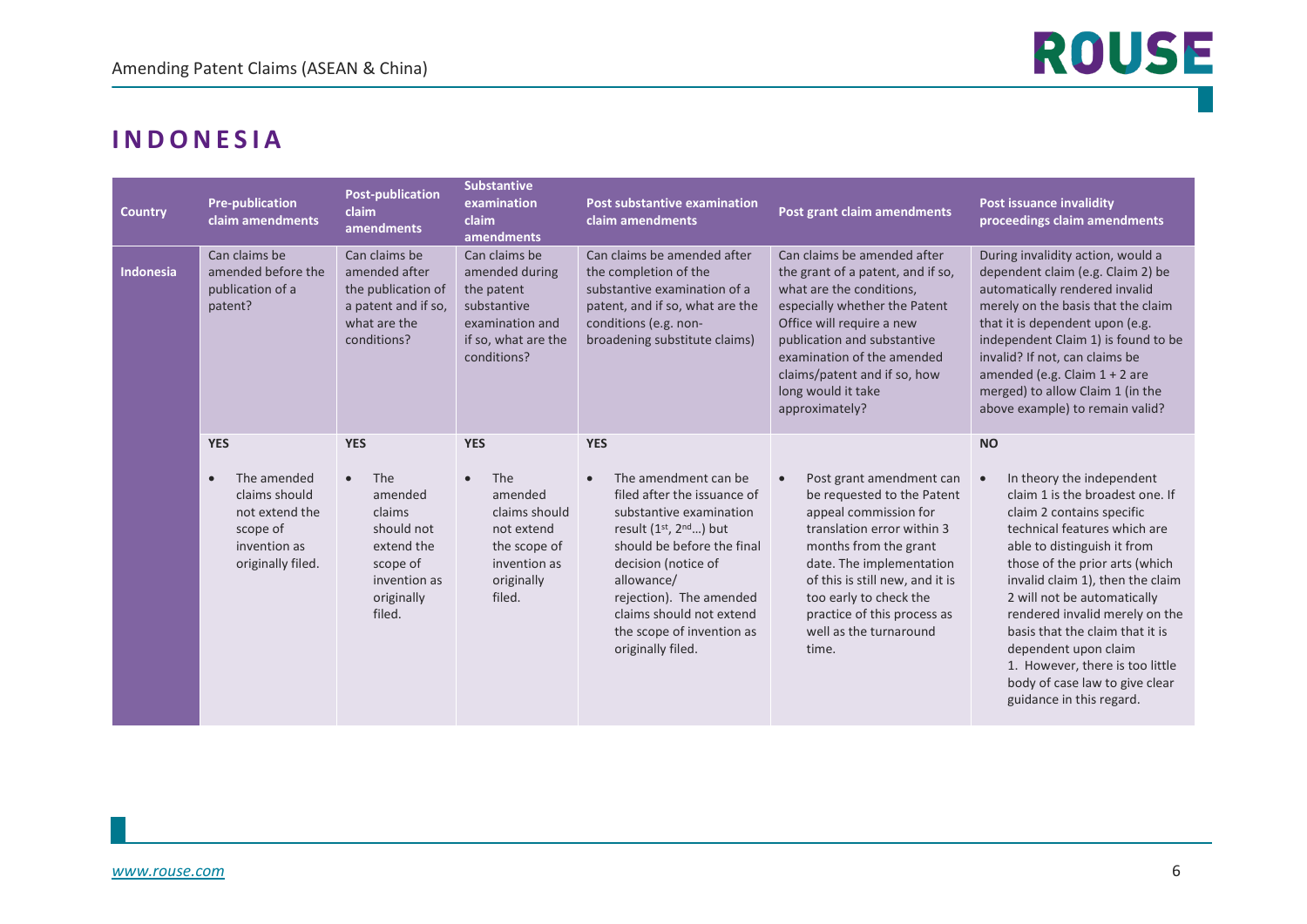### <span id="page-6-0"></span>**LAOS**

| <b>Country</b> | <b>Pre-publication</b><br>claim amendments                                                                   | <b>Post-publication</b><br>claim amendments                                                                  | <b>Substantive</b><br>examination claim<br>amendments                                                              | <b>Post substantive</b><br>examination claim<br>amendments                                                                                                                              | Post grant claim amendments                                                                                                                                                                                                                                                                  | <b>Post issuance invalidity</b><br>proceedings claim amendments                                                                                                                                                                                                                                                                                                      |
|----------------|--------------------------------------------------------------------------------------------------------------|--------------------------------------------------------------------------------------------------------------|--------------------------------------------------------------------------------------------------------------------|-----------------------------------------------------------------------------------------------------------------------------------------------------------------------------------------|----------------------------------------------------------------------------------------------------------------------------------------------------------------------------------------------------------------------------------------------------------------------------------------------|----------------------------------------------------------------------------------------------------------------------------------------------------------------------------------------------------------------------------------------------------------------------------------------------------------------------------------------------------------------------|
| Laos           | Can claims be<br>amended before the<br>publication of a<br>patent?                                           | Can claims be<br>amended after the<br>publication of a<br>patent and if so,<br>what are the<br>conditions?   | Can claims be<br>amended during the<br>patent substantive<br>examination and if<br>so, what are the<br>conditions? | Can claims be amended<br>after the completion of<br>the substantive<br>examination of a patent,<br>and if so, what are the<br>conditions (e.g. non-<br>broadening substitute<br>claims) | Can claims be amended after the<br>grant of a patent, and if so, what<br>are the conditions, especially<br>whether the Patent Office will<br>require a new publication and<br>substantive examination of the<br>amended claims/patent and if so,<br>how long would it take<br>approximately? | During invalidity action, would a<br>dependent claim (e.g. Claim 2) be<br>automatically rendered invalid<br>merely on the basis that the claim<br>that it is dependent upon (e.g.<br>independent Claim 1) is found to be<br>invalid? If not, can claims be<br>amended (e.g. Claim $1 + 2$ are<br>merged) to allow Claim 1 (in the<br>above example) to remain valid? |
|                | <b>YES</b>                                                                                                   | <b>YES</b>                                                                                                   | <b>YES</b>                                                                                                         | <b>YES</b>                                                                                                                                                                              | N/A                                                                                                                                                                                                                                                                                          | N/A                                                                                                                                                                                                                                                                                                                                                                  |
|                | The amended<br>$\bullet$<br>claims should<br>not extend the<br>scope of<br>invention as<br>originally filed. | The amended<br>$\bullet$<br>claims should<br>not extend the<br>scope of<br>invention as<br>originally filed. | The amended<br>$\bullet$<br>claims should<br>not extend the<br>scope of<br>invention as<br>originally filed.       | The amended<br>claims should not<br>extend the scope of<br>invention as<br>originally filed.                                                                                            |                                                                                                                                                                                                                                                                                              |                                                                                                                                                                                                                                                                                                                                                                      |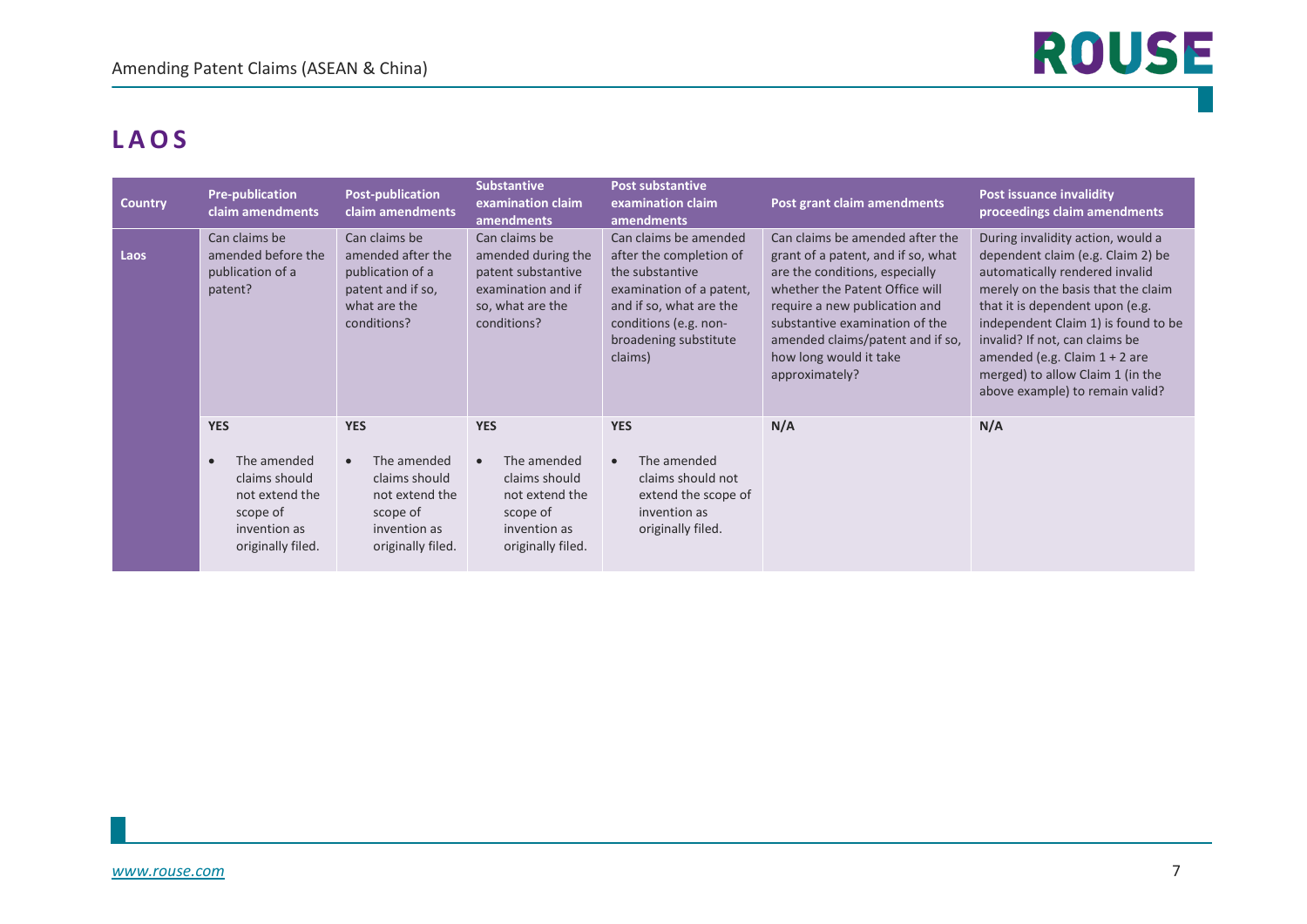#### <span id="page-7-0"></span>**MALAYSIA**

| <b>Country</b>  | <b>Pre-publication claim</b><br>amendments                                                                                                                                                                                                                                                                                                                                                          | <b>Post-publication</b><br>claim amendments                                                                                                                                               | <b>Substantive</b><br>examination claim<br>amendments                                                                                                                     | <b>Post substantive</b><br>examination claim<br>amendments                                                                                                                                                                                                                                                                                                                                                                                                                       | Post grant claim<br>amendments                                                                                                                                                                                                                                                                                                                                                                                                                                                      | <b>Post issuance invalidity</b><br>proceedings claim<br>amendments                                                                                                                                                                                                                                                                                                                                                                                                                                                                                              |
|-----------------|-----------------------------------------------------------------------------------------------------------------------------------------------------------------------------------------------------------------------------------------------------------------------------------------------------------------------------------------------------------------------------------------------------|-------------------------------------------------------------------------------------------------------------------------------------------------------------------------------------------|---------------------------------------------------------------------------------------------------------------------------------------------------------------------------|----------------------------------------------------------------------------------------------------------------------------------------------------------------------------------------------------------------------------------------------------------------------------------------------------------------------------------------------------------------------------------------------------------------------------------------------------------------------------------|-------------------------------------------------------------------------------------------------------------------------------------------------------------------------------------------------------------------------------------------------------------------------------------------------------------------------------------------------------------------------------------------------------------------------------------------------------------------------------------|-----------------------------------------------------------------------------------------------------------------------------------------------------------------------------------------------------------------------------------------------------------------------------------------------------------------------------------------------------------------------------------------------------------------------------------------------------------------------------------------------------------------------------------------------------------------|
| <b>Malaysia</b> | Can claims be amended<br>before the publication<br>of a patent?                                                                                                                                                                                                                                                                                                                                     | Can claims be<br>amended after the<br>publication of a<br>patent and if so,<br>what are the<br>conditions?                                                                                | Can claims be<br>amended during the<br>patent substantive<br>examination and if so,<br>what are the<br>conditions?                                                        | Can claims be amended<br>after the completion of the<br>substantive examination of<br>a patent, and if so, what are<br>the conditions (e.g. non-<br>broadening substitute<br>claims)                                                                                                                                                                                                                                                                                             | Can claims be amended after<br>the grant of a patent, and if<br>so, what are the conditions,<br>especially whether the<br>Patent Office will require a<br>new publication and<br>substantive examination of<br>the amended claims/patent<br>and if so, how long would it<br>take approximately?                                                                                                                                                                                     | During invalidity action, would<br>a dependent claim (e.g. Claim<br>2) be automatically rendered<br>invalid merely on the basis<br>that the claim that it is<br>dependent upon (e.g.<br>independent Claim 1) is found<br>to be invalid? If not, can claims<br>be amended (e.g. Claim $1 + 2$<br>are merged) to allow Claim 1<br>(in the above example) to<br>remain valid?                                                                                                                                                                                      |
|                 | There is no<br>$\bullet$<br>publication stage<br>for a pending<br>patent application,<br>but the application<br>is made available<br>for public<br>inspection after 18<br>months from the<br>first priority date.<br>Yes, the claims can<br>$\bullet$<br>be amended<br>before the<br>application is<br>made available for<br>public inspection<br>provided that the<br>amendments<br>made do not go | <b>YES</b><br>The claims can<br>$\bullet$<br>be amended<br>provided that<br>the<br>amendments<br>made do not go<br>beyond the<br>disclosure of the<br>application as<br>originally filed. | <b>YES</b><br>The claims can<br>be amended<br>provided that the<br>amendments<br>made do not go<br>beyond the<br>disclosure of the<br>application as<br>originally filed. | <b>YES</b><br>The claims can be<br>$\bullet$<br>amended provided that<br>the amendments made<br>do not go beyond the<br>disclosure of the<br>application as originally<br>filed.<br>The claims may be<br>$\bullet$<br>broadened if the<br>broadened claims do<br>not go beyond the<br>disclosure of the<br>application as originally<br>filed. However, if<br>substantive<br>examination has been<br>completed, there is the<br>additional proviso that<br>a Notice of Allowance | <b>YES</b><br>The claims can be<br>$\bullet$<br>amended after the<br>grant of a patent,<br>provided that the<br>amended claims do not<br>confer a scope of<br>protection which is<br>broader than that<br>conferred at the time of<br>grant of the patent.<br>The amendments must<br>$\bullet$<br>also not go beyond the<br>disclosure of the patent<br>application as originally<br>filed.<br>The post grant<br>$\bullet$<br>amendments will<br>undergo substantive<br>examination | <b>NO</b><br>A dependent claim would<br>$\bullet$<br>not be automatically<br>rendered invalid merely<br>on the basis that the<br>independent claim that it<br>is dependent upon is<br>found to be invalid. This is<br>in light of the recent<br>Malaysia Federal Court<br>decision of 21 August<br>2019 in Merck v Hovid,<br>which overturned the<br>ruling made by a previous<br><b>Federal Court decision in</b><br>the SKB Shutters case<br>about 4 years ago.<br>In the example given, if<br>$\bullet$<br>independent claim 1 is<br>held invalid, dependent |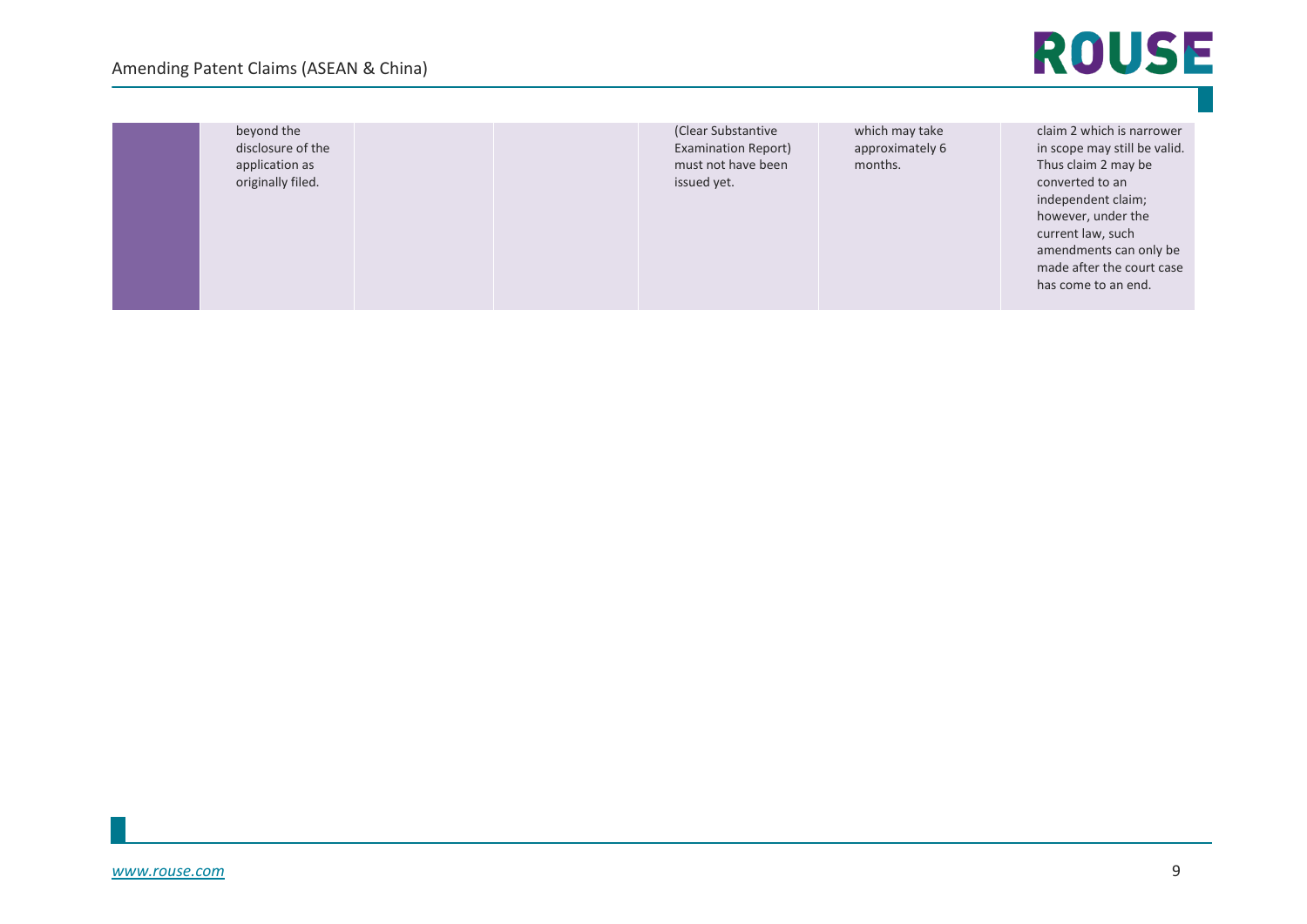#### <span id="page-9-0"></span>**MYANMAR**

| <b>Country</b> | <b>Pre-publication</b><br>claim<br>amendments                      | Post-<br><b>publication</b><br>claim<br>amendments                                                         | <b>Substantive</b><br>examination<br>claim<br>amendments                                                                    | <b>Post substantive</b><br>examination<br>claim<br>amendments                                                                                                                                | Post grant claim<br>amendments                                                                                                                                                                                                                                                                              | <b>Post issuance invalidity</b><br>proceedings claim<br>amendments                                                                                                                                                                                                                                                                                                               | <b>Remarks</b>                                                                                                                                                                                                                                                                                                                                                                                                                |
|----------------|--------------------------------------------------------------------|------------------------------------------------------------------------------------------------------------|-----------------------------------------------------------------------------------------------------------------------------|----------------------------------------------------------------------------------------------------------------------------------------------------------------------------------------------|-------------------------------------------------------------------------------------------------------------------------------------------------------------------------------------------------------------------------------------------------------------------------------------------------------------|----------------------------------------------------------------------------------------------------------------------------------------------------------------------------------------------------------------------------------------------------------------------------------------------------------------------------------------------------------------------------------|-------------------------------------------------------------------------------------------------------------------------------------------------------------------------------------------------------------------------------------------------------------------------------------------------------------------------------------------------------------------------------------------------------------------------------|
| <b>Myanmar</b> | Can claims be<br>amended before<br>the publication of<br>a patent? | Can claims be<br>amended after<br>the publication<br>of a patent and<br>if so, what are<br>the conditions? | Can claims be<br>amended<br>during the<br>patent<br>substantive<br>examination<br>and if so, what<br>are the<br>conditions? | Can claims be<br>amended after<br>the completion of<br>the substantive<br>examination of a<br>patent, and if so,<br>what are the<br>conditions (e.g.<br>non-broadening<br>substitute claims) | Can claims be<br>amended after the<br>grant of a patent, and<br>if so, what are the<br>conditions, especially<br>whether the Patent<br>Office will require a<br>new publication and<br>substantive<br>examination of the<br>amended<br>claims/patent and if<br>so, how long would it<br>take approximately? | During invalidity action,<br>would a dependent claim<br>(e.g. Claim 2) be<br>automatically rendered<br>invalid merely on the<br>basis that the claim that it<br>is dependent upon (e.g.<br>independent Claim 1) is<br>found to be invalid? If<br>not, can claims be<br>amended (e.g. Claim $1 + 2$<br>are merged) to allow<br>Claim 1 (in the above<br>example) to remain valid? |                                                                                                                                                                                                                                                                                                                                                                                                                               |
|                | N/A<br>(Probably YES in<br>Regulations)                            | N/A<br>(Probably YES in<br>Regulations)                                                                    | N/A<br>(Probably YES in<br>Regulations)                                                                                     | N/A<br>(Probably YES in<br>Regulations)                                                                                                                                                      | N/A<br>(Probably NO in<br>Regulations)                                                                                                                                                                                                                                                                      | N/A<br>(Probably YES in<br>Regulations)                                                                                                                                                                                                                                                                                                                                          | The amendment for<br>$\bullet$<br>application, translation error<br>and document can be<br>requested to the registrar on<br>payment of the prescribed fee<br>before the registrar makes<br>decision or before the Agency<br>decides regarding the appeal<br>on the decision of the registrar.<br>However, the amendment of<br>the application should not be<br>exceeded the scope of<br>invention as originally<br>described. |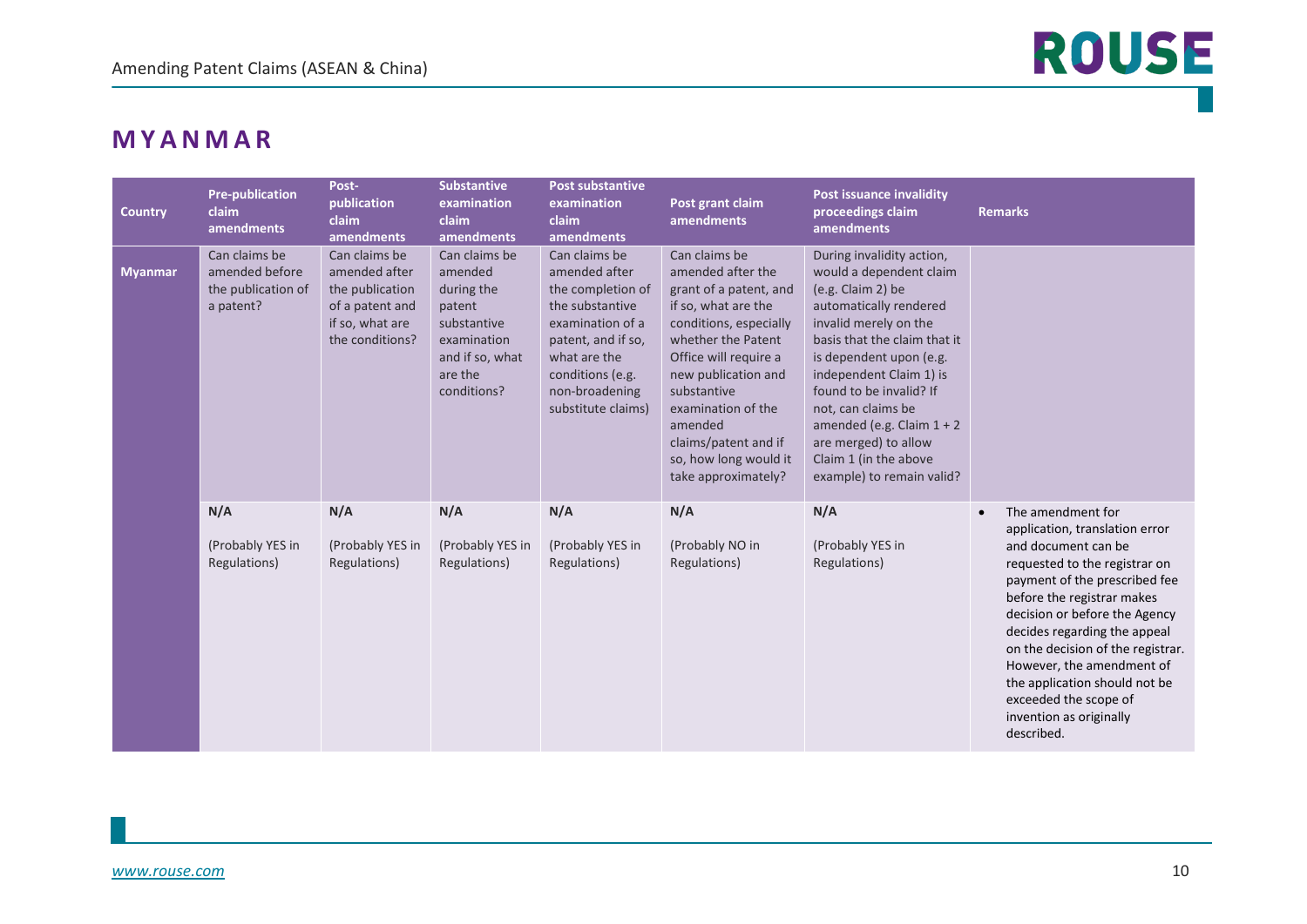#### <span id="page-10-0"></span>**P H I LIPPINES**

| <b>Country</b>     | <b>Pre-publication</b><br>claim<br>amendments                         | <b>Post-publication</b><br>claim amendments                                                                                                                                                     | <b>Substantive examination</b><br>claim amendments                                                                                                                                                                                                                                                                                                                                                                                                                            | <b>Post substantive</b><br>examination claim<br>amendments                                                                                                                                                                                                       | Post grant claim amendments                                                                                                                                                                                                                                                                                                                                                                                                                                                                                                                                                                                                                                                                                                   | <b>Post issuance invalidity</b><br>proceedings claim<br><b>amendments</b>                                                                                                                                                                                                                                                                                                                                                                                                                   |
|--------------------|-----------------------------------------------------------------------|-------------------------------------------------------------------------------------------------------------------------------------------------------------------------------------------------|-------------------------------------------------------------------------------------------------------------------------------------------------------------------------------------------------------------------------------------------------------------------------------------------------------------------------------------------------------------------------------------------------------------------------------------------------------------------------------|------------------------------------------------------------------------------------------------------------------------------------------------------------------------------------------------------------------------------------------------------------------|-------------------------------------------------------------------------------------------------------------------------------------------------------------------------------------------------------------------------------------------------------------------------------------------------------------------------------------------------------------------------------------------------------------------------------------------------------------------------------------------------------------------------------------------------------------------------------------------------------------------------------------------------------------------------------------------------------------------------------|---------------------------------------------------------------------------------------------------------------------------------------------------------------------------------------------------------------------------------------------------------------------------------------------------------------------------------------------------------------------------------------------------------------------------------------------------------------------------------------------|
| <b>Philippines</b> | Can claims be<br>amended<br>before the<br>publication of a<br>patent? | Can claims be<br>amended after the<br>publication of a<br>patent and if so,<br>what are the<br>conditions?                                                                                      | Can claims be amended<br>during the patent substantive<br>examination and if so, what<br>are the conditions?                                                                                                                                                                                                                                                                                                                                                                  | Can claims be<br>amended after the<br>completion of the<br>substantive<br>examination of a<br>patent, and if so,<br>what are the<br>conditions (e.g.<br>non-broadening<br>substitute claims)                                                                     | Can claims be amended after the grant<br>of a patent, and if so, what are the<br>conditions, especially whether the<br>Patent Office will require a new<br>publication and substantive examination<br>of the amended claims/patent and if so,<br>how long would it take approximately?                                                                                                                                                                                                                                                                                                                                                                                                                                        | During invalidity action, would<br>a dependent claim (e.g. Claim<br>2) be automatically rendered<br>invalid merely on the basis that<br>the claim that it is dependent<br>upon (e.g. independent Claim<br>1) is found to be invalid? If not,<br>can claims be amended (e.g.<br>Claim $1 + 2$ are merged) to<br>allow Claim 1 (in the above<br>example) to remain valid?                                                                                                                     |
|                    | <b>YES</b>                                                            | <b>YES</b><br>Claims may be<br>$\bullet$<br>amended by<br>cancelling<br>particular<br>claims, by<br>presenting new<br>claims, or by<br>amending the<br>language of<br>particular new<br>claims. | <b>YES</b><br>In presenting new or<br>$\bullet$<br>amended claims during<br>examination, the<br>applicant must point out<br>how they avoid any<br>reference or ground of<br>refusal of record which<br>may be permitted.<br>Further, in order to<br>facilitate the processing<br>of the examination of<br>the application, the<br>applicant shall indicate<br>in his response which<br>form part in the original<br>disclosure constitutes<br>the basis of the<br>amendments. | <b>YES</b><br>At any time<br>$\bullet$<br>before a<br>patent is<br>granted or<br>refused, the<br>applicant may<br>still present<br>amendments<br>to the claims.<br>The conditions<br>for amending<br>claims during<br>substantive<br>examination<br>would apply. | <b>YES</b><br>The owner of a patent may request<br>$\bullet$<br>to make changes in the patent but<br>only in order to:<br>limit the extent of the protection<br>a.<br>conferred by it;<br>correct obvious mistakes or to<br>b.<br>correct clerical errors; and<br>correct mistakes or errors, other<br>C.<br>than those referred to in section<br>(b), made in good faith; Provided,<br>that where the change would result<br>in broadening of the extent of the<br>protection conferred by the patent,<br>no request may be made after the<br>expiration of two (2) years from the<br>grant of a patent and the change<br>shall not affect the rights of any<br>third party which has relied on the<br>patent, as published. | <b>YES</b><br>A dependent claim is not<br>$\bullet$<br>automatically rendered<br>invalid on the basis that<br>the claim it is dependent<br>upon is found to be<br>invalid. The qualifying<br>element(s) in the<br>dependent claim may<br>render such dependent<br>claim novel/inventive.<br>Yes, the claims may be<br>$\bullet$<br>amended and merged<br>with other claims during<br>the cancellation<br>proceedings to allow the<br>main claim, e.g., claim 1,<br>as amended, to be valid. |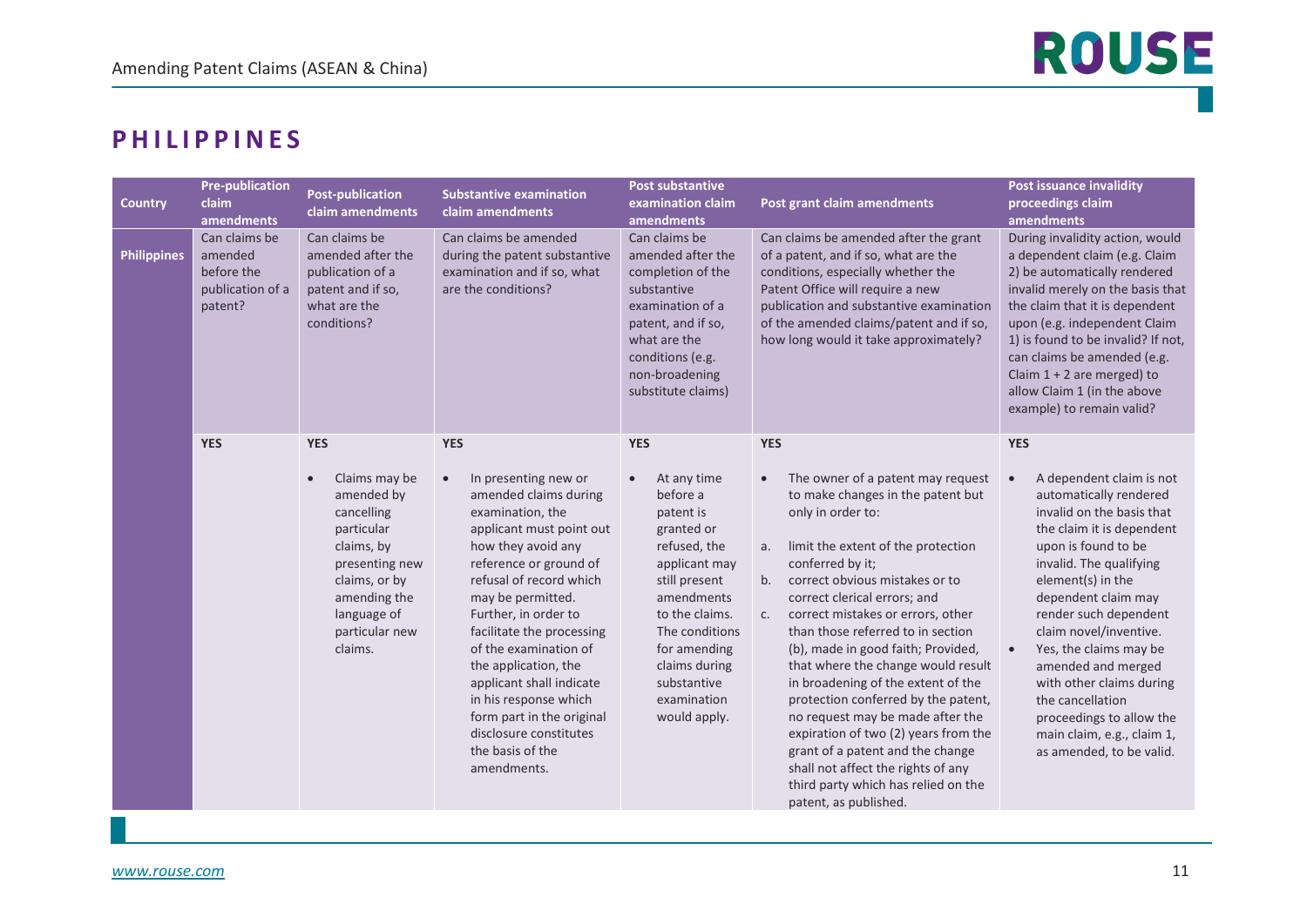### <span id="page-11-0"></span>**THAILAND**

| <b>Country</b>                                                                        | <b>Pre-publication</b><br>claim amendments                                                                                                                                                                                                                                                                                          | <b>Post-publication</b><br>claim amendments                                                                                                                                                                                                                                                                                                     | <b>Substantive examination claim</b><br>amendments                                                                                                                                                                                                                                                                                                                                                                                                                                                                                                    | <b>Post substantive</b><br>examination claim<br>amendments                                                                                                                                                    | Post grant claim<br>amendments                                                                                                                                                                                                                                                                                                                                    | <b>Post issuance invalidity</b><br>proceedings claim amendments                                                                                                                                                                                                                                                                                                                                                                                                                                                                                                                                                   |
|---------------------------------------------------------------------------------------|-------------------------------------------------------------------------------------------------------------------------------------------------------------------------------------------------------------------------------------------------------------------------------------------------------------------------------------|-------------------------------------------------------------------------------------------------------------------------------------------------------------------------------------------------------------------------------------------------------------------------------------------------------------------------------------------------|-------------------------------------------------------------------------------------------------------------------------------------------------------------------------------------------------------------------------------------------------------------------------------------------------------------------------------------------------------------------------------------------------------------------------------------------------------------------------------------------------------------------------------------------------------|---------------------------------------------------------------------------------------------------------------------------------------------------------------------------------------------------------------|-------------------------------------------------------------------------------------------------------------------------------------------------------------------------------------------------------------------------------------------------------------------------------------------------------------------------------------------------------------------|-------------------------------------------------------------------------------------------------------------------------------------------------------------------------------------------------------------------------------------------------------------------------------------------------------------------------------------------------------------------------------------------------------------------------------------------------------------------------------------------------------------------------------------------------------------------------------------------------------------------|
| Can claims be<br><b>Thailand</b><br>amended before the<br>publication of a<br>patent? |                                                                                                                                                                                                                                                                                                                                     | Can claims be<br>amended after the<br>publication of a<br>patent and if so,<br>what are the<br>conditions?                                                                                                                                                                                                                                      | Can claims be amended during<br>the patent substantive<br>examination and if so, what are<br>the conditions?                                                                                                                                                                                                                                                                                                                                                                                                                                          | Can claims be<br>amended after the<br>completion of the<br>substantive<br>examination of a<br>patent, and if so,<br>what are the<br>conditions (e.g. non-<br>broadening substitute<br>claims)                 | Can claims be amended<br>after the grant of a<br>patent, and if so, what<br>are the conditions,<br>especially whether the<br>Patent Office will<br>require a new<br>publication and<br>substantive examination<br>of the amended<br>claims/patent and if so,<br>how long would it take<br>approximately?                                                          | During invalidity action, would a<br>dependent claim (e.g. Claim 2) be<br>automatically rendered invalid<br>merely on the basis that the claim<br>that it is dependent upon (e.g.<br>independent Claim 1) is found to<br>be invalid? If not, can claims be<br>amended (e.g. Claim $1 + 2$ are<br>merged) to allow Claim 1 (in the<br>above example) to remain valid?                                                                                                                                                                                                                                              |
|                                                                                       | <b>YES</b><br>A voluntary<br>$\bullet$<br>amendment to<br>the claims can<br>be initiated at<br>any time before<br>grant.<br>The amended<br>$\bullet$<br>claims must, at<br>least, comply<br>with the<br>followings:<br>The amended<br>a.<br>claims must not<br>go beyond the<br>scope of the<br>application as<br>originally filed; | <b>YES</b><br>A voluntary<br>$\bullet$<br>amendment to<br>the claims can<br>be initiated at<br>any time before<br>grant.<br>The amended<br>$\bullet$<br>claims must, at<br>least, comply<br>with the<br>followings:<br>The amended<br>a <sub>z</sub><br>claims must not<br>go beyond the<br>scope of the<br>application as<br>originally filed; | <b>YES</b><br>A voluntary amendment to<br>$\bullet$<br>the claims can be initiated<br>at any time before grant.<br>The amended claims must,<br>at least, comply with the<br>followings:<br>The amended claims must<br>a.<br>not go beyond the scope of<br>the application as originally<br>filed;<br>b <sub>1</sub><br>The amended claims must<br>not involve non-patentable<br>subject matters according to<br>Section 9 of the Thai Patent<br>Act;<br>The amended claims comply<br>C <sub>1</sub><br>with the requirement of<br>unity of invention. | <b>YES</b><br>So long as the<br>$\bullet$<br>Notice of Grant<br>has not been<br>issued and the<br>applicant has not<br>paid the grant<br>fee.<br>Same conditions<br>$\bullet$<br>of amendment<br>are applied. | <b>NO</b><br>The patentee<br>$\bullet$<br>cannot amend<br>claims of the<br>patent after the<br>grant. However,<br>the patentee is<br>allowed to<br>surrender claim or<br>claims as Section<br>53 provides that<br>the patentee may<br>surrender any claim<br>or claims, subject<br>to a consent of<br>concerned parties;<br>e.g. co-patentee,<br>licensee(s) etc. | <b>NO</b><br>If the patent is subject to an<br>$\bullet$<br>invalidation case, it is not<br>possible to make a correction<br>or amendment of the claims.<br>This is indicated in Article<br>4(2) of the Ministerial<br>Regulations No. 27 issued<br>under Section 53, which<br>provides that the surrender<br>of patents or petty patents,<br>or the cancellation of claims<br>to a patent or petty patent, is<br>prohibited in case wherein a<br>complaint is made to the<br>court, requesting the<br>revocation of the patent or<br>petty patent which is subject<br>to surrender or cancellation<br>of claims. |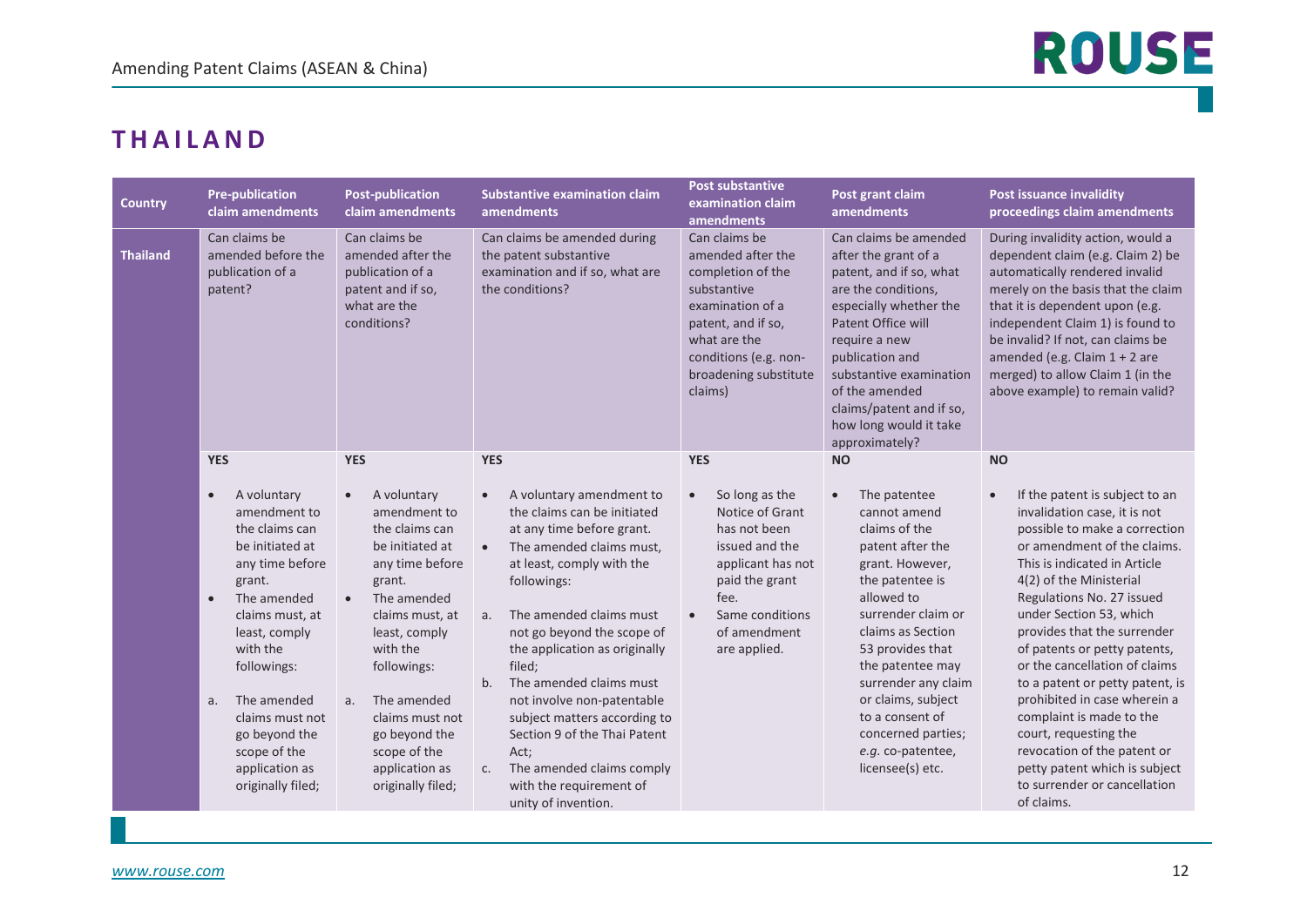b. The amended claims must not involve nonpatentable subject matters according to Section 9 of the Thai Patent Act; c. The amend claims comply with the requirement of unity of invention. b. The amended claims must not involve nonpatentable subject matters according to Section 9 of the Thai Patent Act; c. The amended claims comply with the requirement of unity of invention.

• In practice, claims amendment during the substantive examination is made to conform to a corresponding granted patent, which presents both pros and cons. As for the pros, it expedites examination. But for the cons, it could be unfavorable if such corresponding granted patent receives an opposition after its grant. The opposition procedure of the corresponding patent could delay the examination of the Thai patent application, and if the result of the opposition is negative (i.e. the corresponding patent is revoked.), the Thai patent application could subject to an objection based on the same ground

as the opposition.

• Further, during invalidity action, a dependent claim (e.g. Claim 2) will be invalidated on the basis that the claim that it is dependent upon (e.g. independent Claim 1) is found to be invalid by the Court. Thai Judges refer to Section 54 of the Patent Act to base their decision. Under that Section "*Any patent granted not in compliance with the provisions of section 5, section 9, section 10, section 11 or section 14 shall be deemed invalid […]"*. However, Section 5 of the same Act reads *"an invention eligible for a patent application shall consist of the following characteristics: (1) the invention is new; (2) the invention involves an inventive step and; (3) the invention is industrially applicable".* Section 5 does not limit the grounds of invalidation to apply to only independent claim(s) but to all claims since it mentions "the invention" and as such dependent claims should be treated as having their fate untied to the validity of their parent independent claim.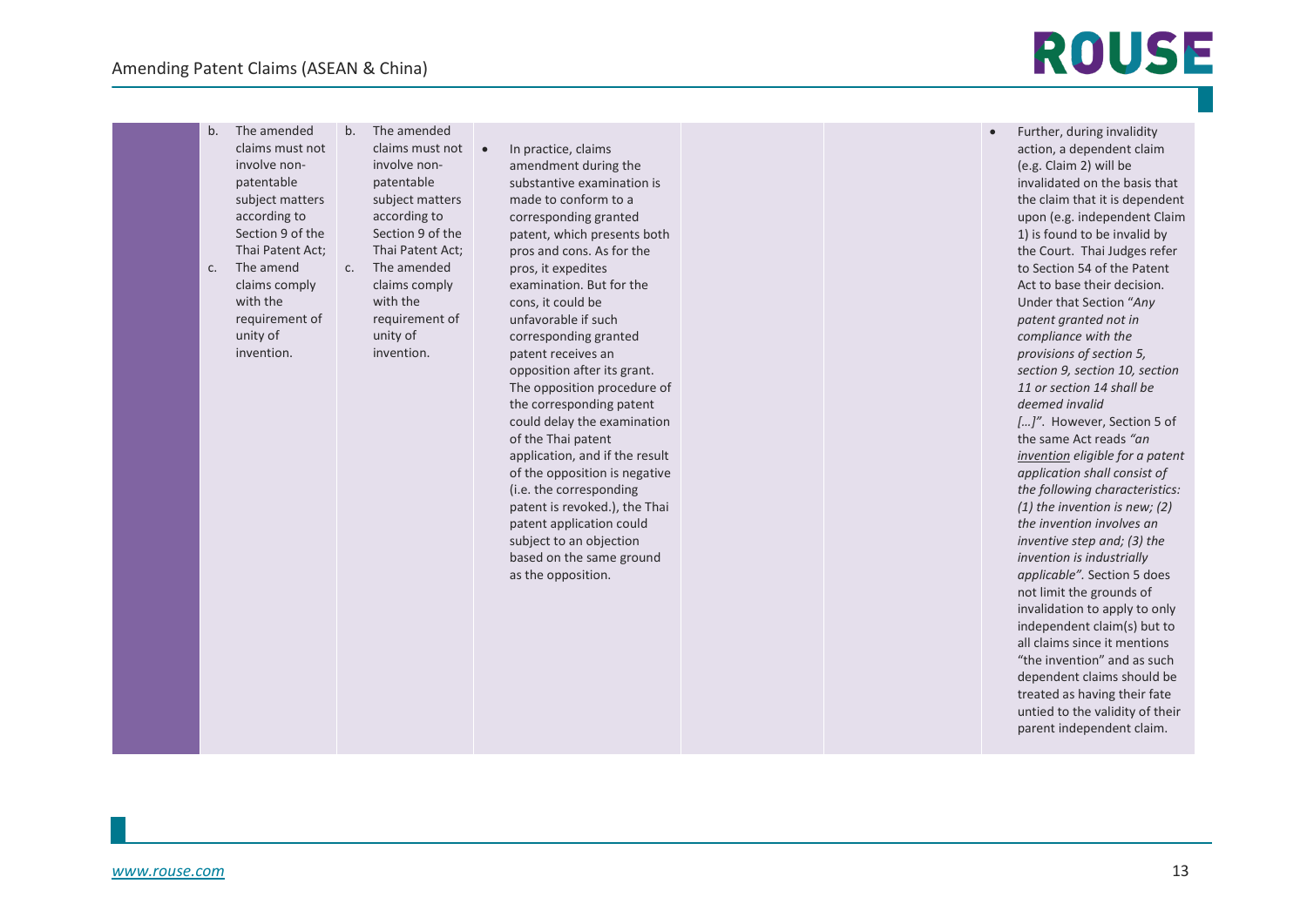### <span id="page-13-0"></span>**SINGAPORE**

| <b>Country</b>   | <b>Pre-publication</b><br>claim amendments                                                                                                                                                                                                                                                                       | <b>Post-publication</b><br>claim amendments                                                                                                                                                                                                                                                                      | <b>Substantive</b><br>examination claim<br>amendments                                                                                                                                                                                                                   | <b>Post substantive</b><br>examination claim<br>amendments                                                                                                                                                                                                                                                                                                                   | Post grant claim amendments                                                                                                                                                                                                                                                                                                                                                                                                                                                                        | Post issuance invalidity<br>proceedings claim<br>amendments                                                                                                                                                                                                                                                                                                                                                                                                                      |
|------------------|------------------------------------------------------------------------------------------------------------------------------------------------------------------------------------------------------------------------------------------------------------------------------------------------------------------|------------------------------------------------------------------------------------------------------------------------------------------------------------------------------------------------------------------------------------------------------------------------------------------------------------------|-------------------------------------------------------------------------------------------------------------------------------------------------------------------------------------------------------------------------------------------------------------------------|------------------------------------------------------------------------------------------------------------------------------------------------------------------------------------------------------------------------------------------------------------------------------------------------------------------------------------------------------------------------------|----------------------------------------------------------------------------------------------------------------------------------------------------------------------------------------------------------------------------------------------------------------------------------------------------------------------------------------------------------------------------------------------------------------------------------------------------------------------------------------------------|----------------------------------------------------------------------------------------------------------------------------------------------------------------------------------------------------------------------------------------------------------------------------------------------------------------------------------------------------------------------------------------------------------------------------------------------------------------------------------|
| <b>Singapore</b> | Can claims be<br>amended before the<br>publication of a<br>patent?                                                                                                                                                                                                                                               | Can claims be<br>amended after the<br>publication of a<br>patent and if so,<br>what are the<br>conditions?                                                                                                                                                                                                       | Can claims be amended<br>during the patent<br>substantive<br>examination and if so,<br>what are the<br>conditions?                                                                                                                                                      | Can claims be amended<br>after the completion of<br>the substantive<br>examination of a patent,<br>and if so, what are the<br>conditions (e.g. non-<br>broadening substitute<br>claims)                                                                                                                                                                                      | Can claims be amended after the<br>grant of a patent, and if so, what<br>are the conditions, especially<br>whether the Patent Office will<br>require a new publication and<br>substantive examination of the<br>amended claims/patent and if so,<br>how long would it take<br>approximately?                                                                                                                                                                                                       | During invalidity action,<br>would a dependent claim (e.g.<br>Claim 2) be automatically<br>rendered invalid merely on<br>the basis that the claim that it<br>is dependent upon (e.g.<br>independent Claim 1) is found<br>to be invalid? If not, can<br>claims be amended (e.g.<br>Claim $1 + 2$ are merged) to<br>allow Claim 1 (in the above<br>example) to remain valid?                                                                                                       |
|                  | Pre-grant<br>$\bullet$<br>amendments of<br>a patent (or<br>patent<br>application) is<br>allowable at<br>any time except<br>after a request<br>for a search<br>report, a search<br>and<br>examination<br>report, an<br>examination<br>report or a<br>supplementary<br>examination<br>report, or an<br>examination | Pre-grant<br>$\bullet$<br>amendments of<br>a patent (or<br>patent<br>application) is<br>allowable at any<br>time except<br>after a request<br>for a search<br>report, a search<br>and<br>examination<br>report, an<br>examination<br>report or a<br>supplementary<br>examination<br>report, or an<br>examination | After examination<br>$\bullet$<br>has been<br>requested, the<br>claims can only be<br>amended in<br>response to a<br>Written Opinion<br>(Office Action)<br>issued by the<br>examiner.<br>Similarly, any claim<br>amendments must<br>have support in<br>the description. | If the examination<br>$\bullet$<br>report is positive and<br>a notice of eligibility<br>is issued (i.e. the<br>patent application is<br>allowable), no<br>amendments to the<br>claims are allowed.<br>The only<br>amendments<br>allowable at this<br>point are those<br>made to meet the<br>formal<br>requirements, e.g.<br>title, abstract,<br>drawings, page<br>numbering. | <b>YES</b><br>Post grant claim<br>$\bullet$<br>amendments must have<br>support in the patent<br>specification (i.e. no new<br>subject matter) and must not<br>extend the scope of<br>protection.<br>The patent proprietor needs<br>$\bullet$<br>to provide evidence setting<br>out fully the reason(s) for the<br>amendments.<br>Post-grant amendments will<br>$\bullet$<br>be assessed on the following<br>criteria:<br>Whether relevant matters<br>a <sub>r</sub><br>are sufficiently disclosed; | It is possible for claims to<br>be amended to remain<br>valid in invalidity<br>proceedings, but it is at<br>the discretion of the<br>court or Registrar. The<br>same points as above for<br>the post-grant<br>amendments by the<br>patentee would be<br>considered by the court<br>or Registrar in whether<br>to allow the<br>amendments.<br>In a recent Court of<br>Appeal (CA) judgement,<br>the CA indicated in obiter<br>that "if the independent"<br>claims are invalid, it |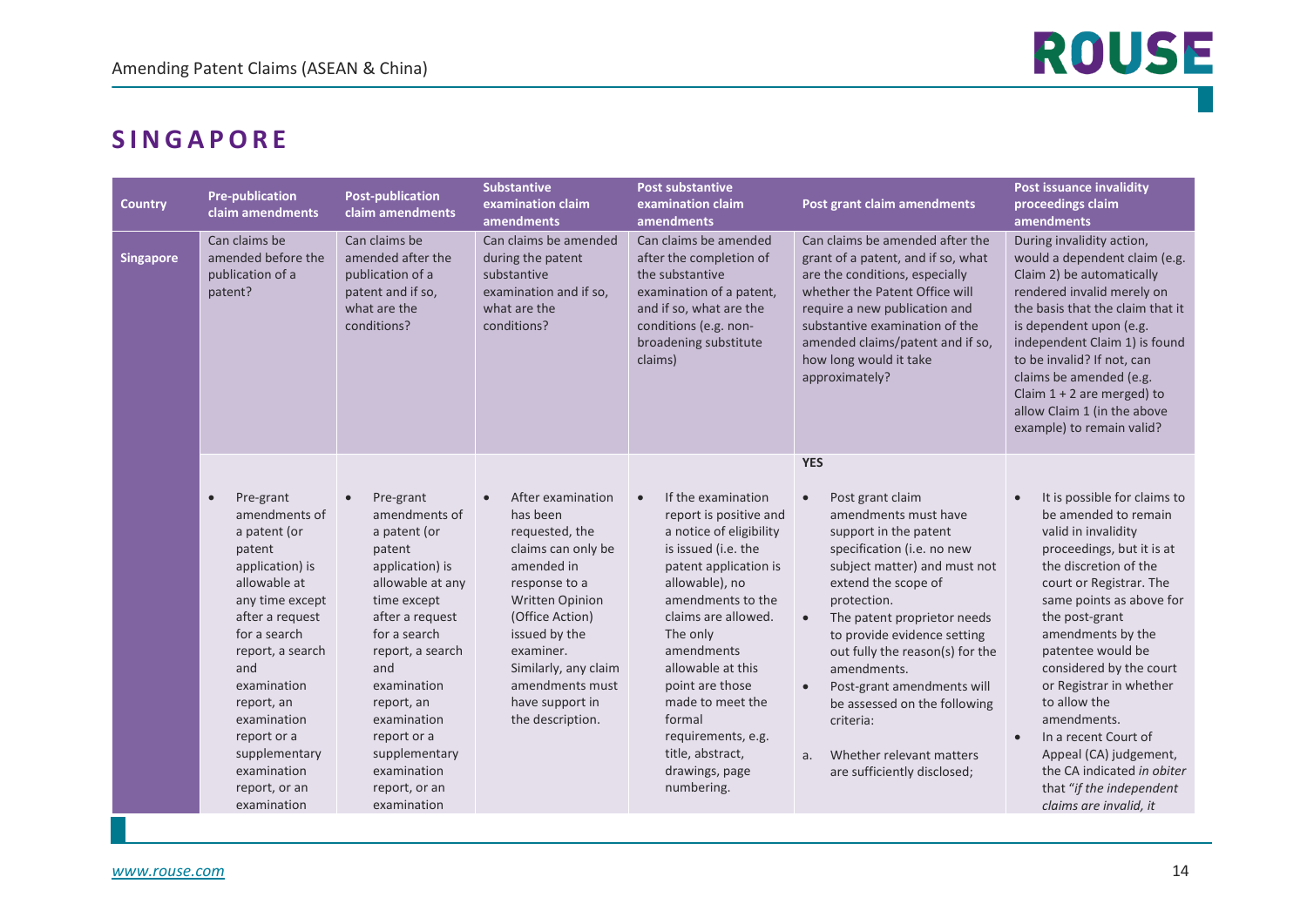review (i.e.

# ROUSE

after a Notice of Refusal is issued). • Whether the patent application has been published does not affect whether amendments to the claims can be made. • Any claim amendments must have support in the description, i.e. no new subject matter. after a Notice of Refusal is issued). • Whether the patent application has been published does not affect whether amendments to the claims can be made. • Any claim amendments must have support in the description, i.e. no new subject matter.

review (i.e.

• If the examination report is negative and a notice of refusal is issued (i.e. the patent application is not allowable),

amendments to the claims may be made before the request for examination review.

b. Whether there was any unreasonable delay in seeking amendments; and

- c. Whether the patentee has gained an unfair advantage obtained by delaying amendments which are known to be needed.
- d. The proposed amendments would be sent to a patent examiner for review. Typically, we would expect any objection from the examiner to be received within 6 months. If the amendments are allowed, the amended specification would be published for opposition by any person for a 2 month period.
- e. If there is no opposition within the 2 month period, the amended specification would be accepted.
- For post-grant amendments, an important point for the patentee to take note of is that when there are corresponding patents in other countries, the patentee should review the claims in the SG patent to determine if the claims are valid over additional prior art that may have been cited in other countries.

*follows the dependent claims must also fall*". However, the case before the CA itself was with regards to whether the court had jurisdiction to revoke a patent and not on the validity of the patent claims. As a result, this point was not raised by either party in their pleadings and it is not clear how the CA arrived at this.

• The Singapore patent office recently issued a circular stating that the examination of independent and dependent claims continue to apply. As a result. there is some uncertainty as to the issue, although we are of the view that dependent claims are valid on its own. Nonetheless in invalidity proceedings, it would be prudent to plead that the dependent claims are separately valid.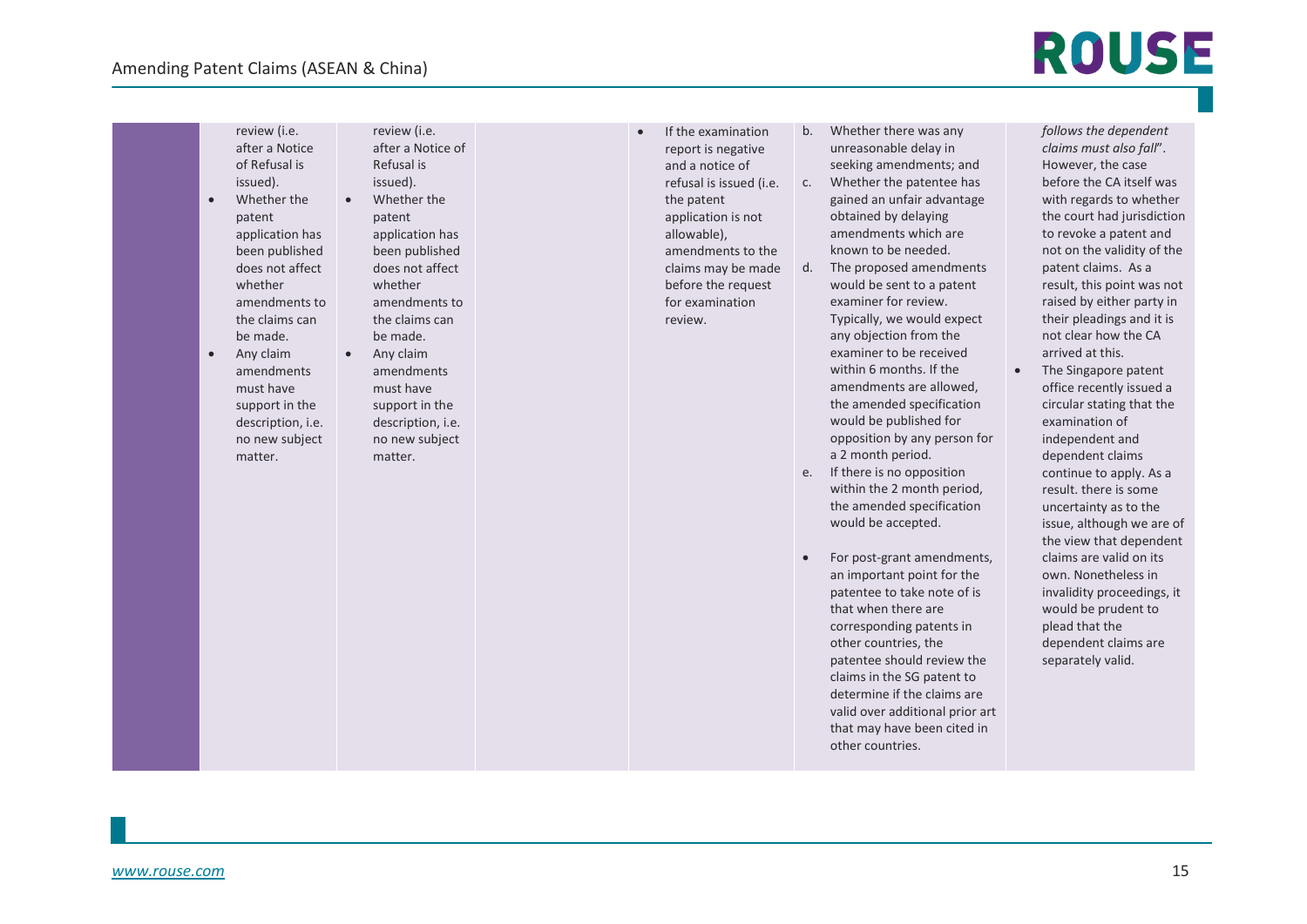#### <span id="page-15-0"></span>**VIETNAM**

| <b>Country</b>                                                                       | <b>Pre-publication</b><br>claim amendments                                                                                                                                                                                                                                                                                                                                     | <b>Post-publication</b><br>claim amendments                                                                                                                                                                                                                                                                                                                                 | <b>Substantive</b><br>examination claim<br>amendments                                                                                                                                                                                                                                                                                                                       | <b>Post substantive</b><br>examination claim<br>amendments                                                                                                                                                                                                                                                                                                                   | Post grant claim amendments                                                                                                                                                                                                                                                                                                                                                                                                                                                                                                                                                                                         | Post issuance invalidity proceedings claim<br>amendments                                                                                                                                                                                                                                                                                                                                                                                                                                                                                                                                                                                                                                                                                                                                                                                                                                                                                                      |
|--------------------------------------------------------------------------------------|--------------------------------------------------------------------------------------------------------------------------------------------------------------------------------------------------------------------------------------------------------------------------------------------------------------------------------------------------------------------------------|-----------------------------------------------------------------------------------------------------------------------------------------------------------------------------------------------------------------------------------------------------------------------------------------------------------------------------------------------------------------------------|-----------------------------------------------------------------------------------------------------------------------------------------------------------------------------------------------------------------------------------------------------------------------------------------------------------------------------------------------------------------------------|------------------------------------------------------------------------------------------------------------------------------------------------------------------------------------------------------------------------------------------------------------------------------------------------------------------------------------------------------------------------------|---------------------------------------------------------------------------------------------------------------------------------------------------------------------------------------------------------------------------------------------------------------------------------------------------------------------------------------------------------------------------------------------------------------------------------------------------------------------------------------------------------------------------------------------------------------------------------------------------------------------|---------------------------------------------------------------------------------------------------------------------------------------------------------------------------------------------------------------------------------------------------------------------------------------------------------------------------------------------------------------------------------------------------------------------------------------------------------------------------------------------------------------------------------------------------------------------------------------------------------------------------------------------------------------------------------------------------------------------------------------------------------------------------------------------------------------------------------------------------------------------------------------------------------------------------------------------------------------|
| Can claims be<br>amended before<br><b>Vietnam</b><br>the publication of a<br>patent? |                                                                                                                                                                                                                                                                                                                                                                                | Can claims be<br>amended after the<br>publication of a<br>patent and if so,<br>what are the<br>conditions?                                                                                                                                                                                                                                                                  | Can claims be<br>amended during<br>the patent<br>substantive<br>examination and if<br>so, what are the<br>conditions?                                                                                                                                                                                                                                                       | Can claims be<br>amended after the<br>completion of the<br>substantive<br>examination of a<br>patent, and if so,<br>what are the<br>conditions (e.g. non-<br>broadening substitute<br>claims)                                                                                                                                                                                | Can claims be amended after<br>the grant of a patent, and if so,<br>what are the conditions,<br>especially whether the Patent<br>Office will require a new<br>publication and substantive<br>examination of the amended<br>claims/patent and if so, how<br>long would it take<br>approximately?                                                                                                                                                                                                                                                                                                                     | During invalidity action, would a dependent<br>claim (e.g. Claim 2) be automatically<br>rendered invalid merely on the basis that the<br>claim that it is dependent upon (e.g.<br>independent Claim 1) is found to be invalid?<br>If not, can claims be amended (e.g. Claim 1 +<br>2 are merged) to allow Claim 1 (in the above<br>example) to remain valid?                                                                                                                                                                                                                                                                                                                                                                                                                                                                                                                                                                                                  |
|                                                                                      | <b>YES</b><br>Time limit:<br>$\bullet$<br>amendment<br>must be filed<br>before<br>issuance of a<br>Decision on<br>refusal of<br>formality<br>acceptance.<br>Requirements:<br>$\bullet$<br>Amendment<br>must not go<br>beyond the<br>content<br>disclosed in<br>the original<br>specification<br>and must not<br>change the<br>nature of the<br>subject matter<br>stated in the | <b>YES</b><br>Time limit:<br>$\bullet$<br>amendment<br>must be filed<br>before<br>issuance of a<br>Decision on<br>grant (grant<br>date) or<br>Decision on<br>refusal to grant<br>patent.<br>Requirements:<br>$\bullet$<br>Amendment<br>must not go<br>beyond the<br>content<br>disclosed in<br>the original<br>specification<br>and must not<br>change the<br>nature of the | <b>YES</b><br>Time limit:<br>$\bullet$<br>amendment<br>must be filed<br>before<br>issuance of a<br>Decision on<br>grant (grant<br>date) or<br>Decision on<br>refusal to grant<br>patent.<br>Requirements:<br>$\bullet$<br>Amendment<br>must not go<br>beyond the<br>content<br>disclosed in<br>the original<br>specification<br>and must not<br>change the<br>nature of the | If the<br>$\bullet$<br>substantive<br>examination<br>results in a<br>Decision on<br>refusal to grant<br>patent:<br>amendment is<br>impossible after<br>the refusal<br>Decision. This<br>means that it is<br>impossible for<br>amendment<br>submitted when<br>filing the appeal<br>or during the<br>appeal<br>procedure.<br>If the<br>$\bullet$<br>substantive<br>examination | <b>YES</b><br>Requirements: possible<br>$\bullet$<br>only if narrowing the<br>scope of protection. IP<br>Vietnam has recently<br>confirmed that only<br>amendment by deletion of<br>one or more claims of the<br>patent is allowed.<br>Re-examination of<br>$\bullet$<br>amendment of patent<br>claims is required. Time<br>frame for re-examination:<br>not exceeding 12 months<br>from the date requesting<br>the amendment. In<br>practice, the re-<br>examination period may<br>be longer due to IP<br>Vietnam' backlog.<br>Publication: yes<br>$\bullet$<br>(publication of decision on<br>amendment of patent | <b>NO</b><br>A dependent claim (e.g. Claim 2) is not<br>$\bullet$<br>automatically rendered invalid merely<br>on the basis that the claim that it is<br>dependent upon (e.g. independent<br>Claim 1) is found to be invalid.<br>There is no detailed guidance on post<br>$\bullet$<br>issuance invalidity proceedings claim<br>amendment. However, no prohibition of<br>amendment during invalidation<br>procedure. Therefore, it is interpreted<br>that amendment of claim during<br>invalidation is possible.<br>Requirements: only possible by<br>$\bullet$<br>narrowing the scope of protection. IP<br>Vietnam has recently confirmed that<br>only amendment by deletion of one or<br>more claims of the patent is allowed.<br>Therefore, it is possible for amending<br>$\bullet$<br>claims by deleting invalid independent<br>claims and incorporating all technical<br>features from the deleted independent<br>claims into the dependent claims (e.g. |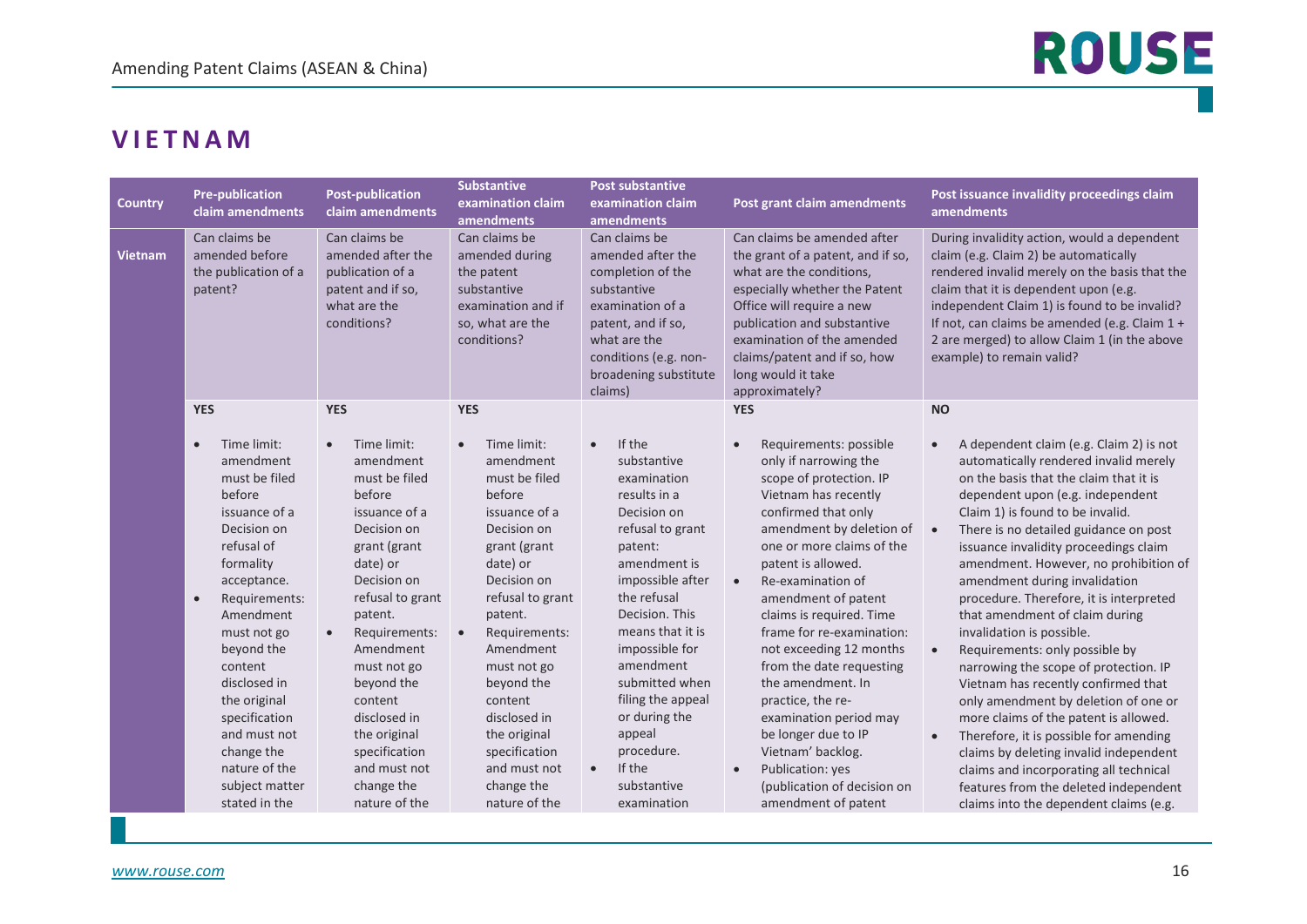#### Amending Patent Claims (ASEAN & China)

| application.<br>Explanation/su<br>pport for the | subject matter<br>stated in the<br>application. | subject matter<br>stated in the<br>application. | results in a<br>Notice of<br>Allowance     | claims in the IP Gazette).<br>Publication is 2 months<br>as of the date of decision | incorporating all technical features of<br>claim 1 into claim 2). |
|-------------------------------------------------|-------------------------------------------------|-------------------------------------------------|--------------------------------------------|-------------------------------------------------------------------------------------|-------------------------------------------------------------------|
| amendment is<br>required.                       | Explanation/su<br>pport for the                 | Explanation/su<br>pport for the                 | (NOA):<br>amendment                        | on amendment.<br>Correction of obvious                                              |                                                                   |
|                                                 | amendment is<br>required.                       | amendment is<br>required.                       | after receiving<br>the NOA is              | errors in patent claims is<br>possible. The patent                                  |                                                                   |
|                                                 |                                                 |                                                 | possible:                                  | owner must pay a<br>required fee for the                                            |                                                                   |
|                                                 |                                                 |                                                 | Time limit:<br>a.<br>Amendment             | rectification if the error is<br>due to its fault. If the error                     |                                                                   |
|                                                 |                                                 |                                                 | must be filed<br>before issuance           | is caused by IP Vietnam,<br>the patent owner is not                                 |                                                                   |
|                                                 |                                                 |                                                 | of a Decision on                           | required to pay the fee.                                                            |                                                                   |
|                                                 |                                                 |                                                 | grant (grant<br>date).                     | However, in practice,<br>because no detailed                                        |                                                                   |
|                                                 |                                                 |                                                 | Requirements: A<br>b.<br>mendment must     | guidance on obvious<br>errors, rectification of                                     |                                                                   |
|                                                 |                                                 |                                                 | not go beyond<br>the content               | errors will be examined<br>and accepted by IP                                       |                                                                   |
|                                                 |                                                 |                                                 | disclosed in the<br>original               | Vietnam on case by case<br>basis.                                                   |                                                                   |
|                                                 |                                                 |                                                 | specification and<br>must not change       |                                                                                     |                                                                   |
|                                                 |                                                 |                                                 | the nature of the<br>subject matter        |                                                                                     |                                                                   |
|                                                 |                                                 |                                                 | stated in the<br>application.              |                                                                                     |                                                                   |
|                                                 |                                                 |                                                 | Explanation/sup<br>port for the            |                                                                                     |                                                                   |
|                                                 |                                                 |                                                 | amendment is<br>required.                  |                                                                                     |                                                                   |
|                                                 |                                                 |                                                 | The application<br>C.<br>is subject to re- |                                                                                     |                                                                   |
|                                                 |                                                 |                                                 | examination<br>(examination fee            |                                                                                     |                                                                   |
|                                                 |                                                 |                                                 | must be paid).                             |                                                                                     |                                                                   |